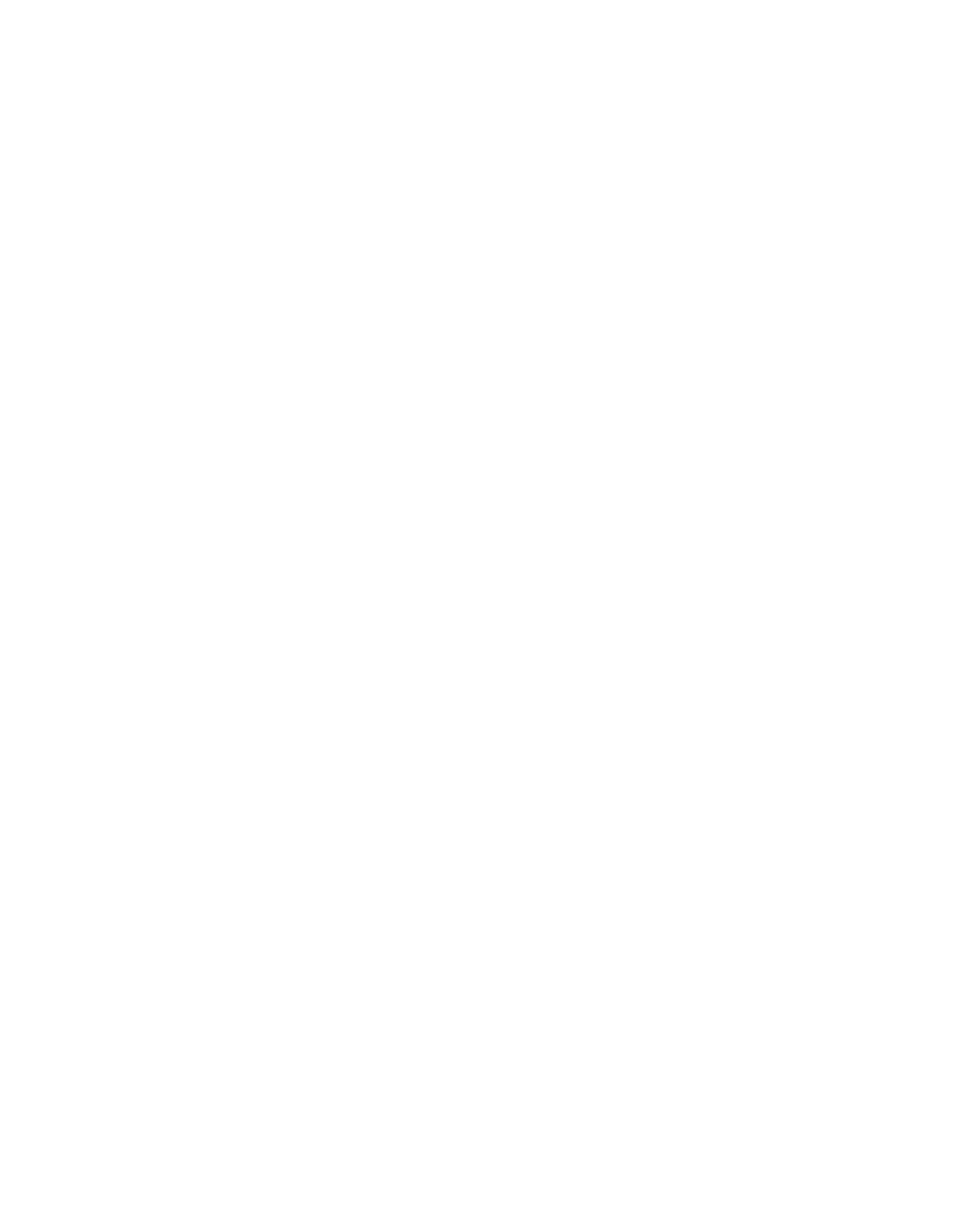# Contents

| <b>Examining the Anti-Defamation League:</b> |  |
|----------------------------------------------|--|
|                                              |  |
|                                              |  |
|                                              |  |
|                                              |  |
|                                              |  |
|                                              |  |
|                                              |  |
|                                              |  |
|                                              |  |
|                                              |  |
|                                              |  |
|                                              |  |
|                                              |  |
|                                              |  |
|                                              |  |
|                                              |  |
|                                              |  |
|                                              |  |
|                                              |  |
|                                              |  |
|                                              |  |
|                                              |  |
|                                              |  |
|                                              |  |
|                                              |  |
|                                              |  |
|                                              |  |
|                                              |  |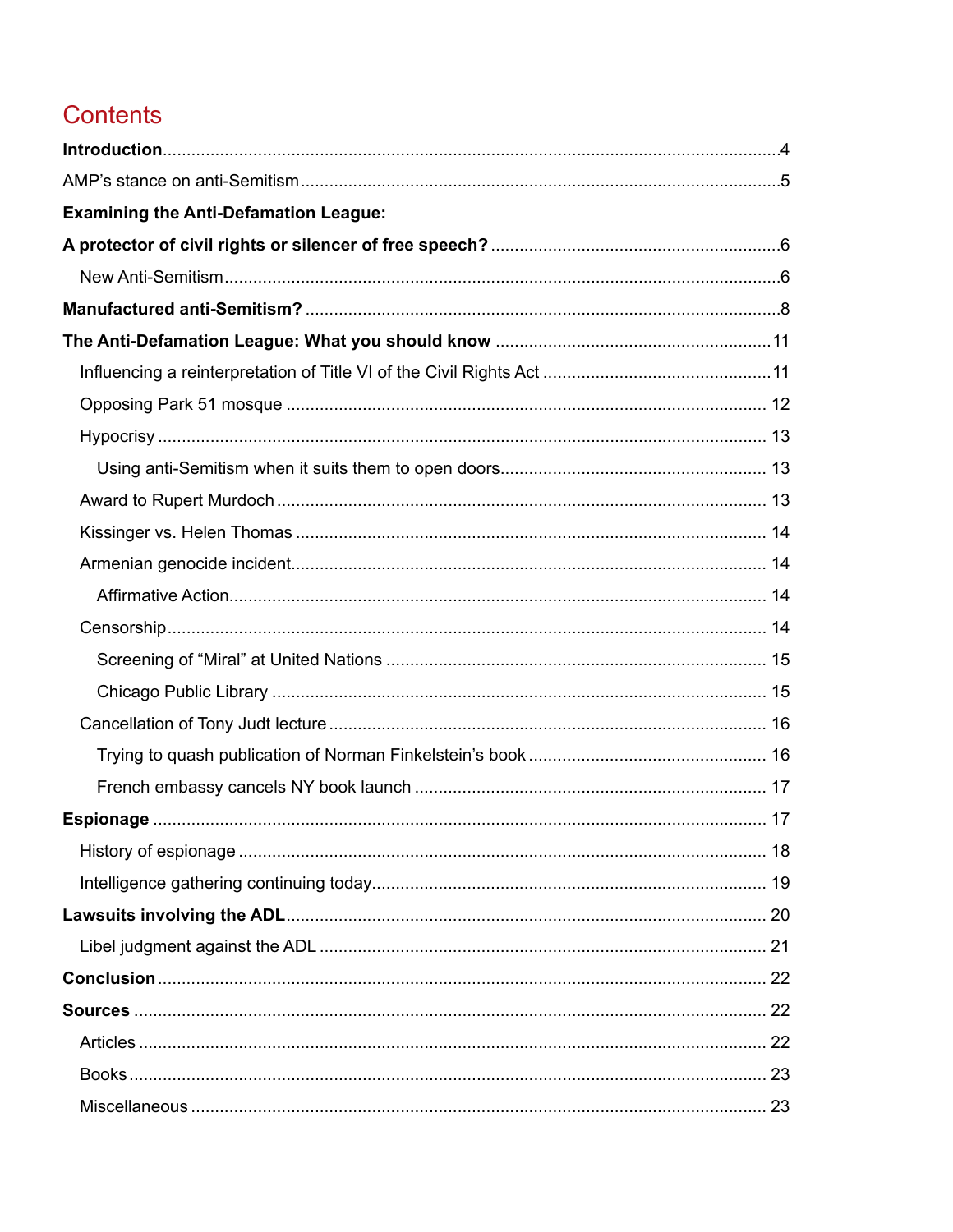### Introduction

When one thinks about fighting anti-Semitism and other forms of bigotry, one main organization comes to mind – the Anti-Defamation League. Many Americans consider the organization as the champion of civil rights and accept without question its charges of anti-Semitism or anti-Americanism.

What most people don't know, however, is that the ADL has a long history of domestic espionage, spying on members of the Communist party, members of black, Latino and Asian organizations as well as labor unions and liberal Jewish groups. The ADL is also a lobby organization and spends a good portion of its budget on lawmakers, influencing decisions on many topics, from Supreme Court appointments to U.S. foreign policy in the Middle East. It has also, especially through its long-standing director Abraham Foxman, gone to great lengths to quash any viable discussion on the Israeli occupation of Palestine. Tactics have included censorship, intimidation, and smearing and labeling people it does not agree with as anti-Semites or anti-Americans.

The Anti-Defamation League was formed in 1913 by the B'Nai B'rith, one of the oldest American Jewish organizations, in response to the conviction and subsequent lynching of Leo Frank for the murder of Mary Phagan, 13, a shop floor worker at the National Pencil Company of Atlanta, Ga. Suspicion fell heavily upon Mr. Frank after Mary's murder, not because evidence pointed to his culpability, but because of his Jewish religion and ethnicity.

On its website, the ADL says its mission in those early days was "to stop the defamation of the Jewish people and to secure justice and fair treatment to all." Anti-Semitism was prevalent in the United States during the early 20th century, thanks in part to the rise of the Ku Klux Klan. While fighting bigotry and anti-Semitism is a laudable task, some ADL actions throughout its history call into question its mission and goals. The ADL bills itself as the "nation's premier civil rights/human relations agency, [which] fights anti-Semitism and all forms of bigotry, defends democratic ideals and protects civil rights for all."

Under the screen of fighting for civil rights, the ADL actually began spying on American citizens and reporting their activities to Congress in the 1930s. The domestic espionage eventually was enlarged to include surveillance and information gathering on Americans engaged in peaceful social justice movements. On occasion, the ADL would hand this information over to foreign governments, including Israel and South Africa.

As early as the 1930s, records show the ADL was spying on American citizens – including the newly formed National Lawyers Guild - and reporting on their activities to the original House Committee on Un-American Activities, chaired by Rep. Martin Dies, according to journalist Jeffrey Blankfort in his article, "The back-of-the-envelope history of the Anti-Defamation League," published on Mondoweiss on July 31, 2010.

This cooperation lasted for years. In fact, a communist magazine, "Jewish Life," printed an internal ADL memo, dated July 3, 1953, in its September issue of that same year. The memo dealt with a meeting that took place in the office of the House Un-American Activities Committee on July 2, 1953, according to journalist Lenni Brenner. The memo details how the ADL advised committee members to deal with uncooperative Jewish witnesses.

"'The witnesses should be confronted with materials from the ADL's report, 'The Troublemakers,' and our two pamphlets on Communism … in the future, Committee investigators would be sent to the ADL and AJC [American Jewish Committee] for material on prospective witnesses.'" Brenner quoted the memo in his 1996 white paper, "The Anti-Defamation League's National Director is Crazy Like a Foxman."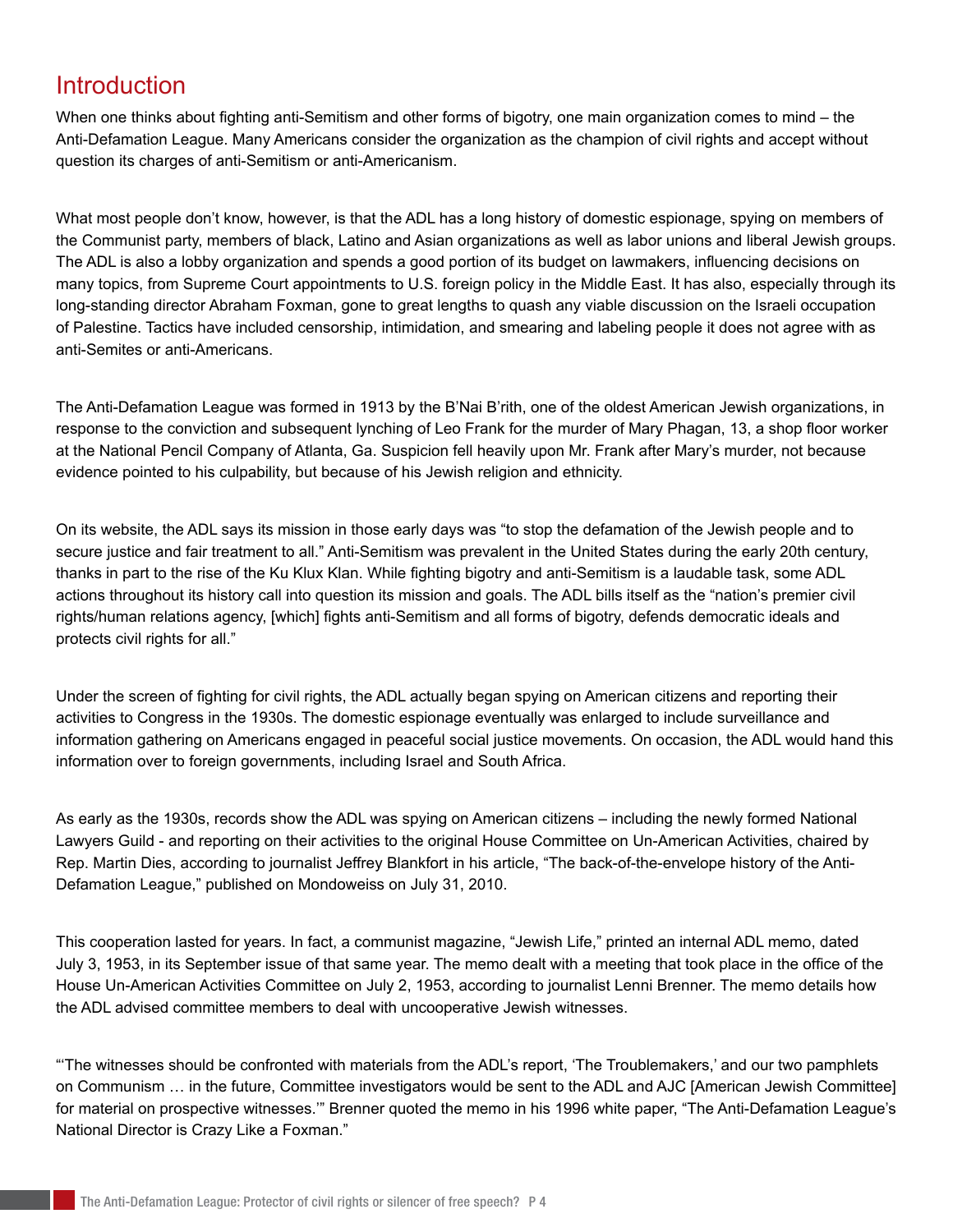This type of domestic espionage continued into the 1990s, when federal agents raided the ADL's West Coast offices and uncovered illegally obtained confidential and personal files on nearly 1,400 individuals and about 700 organizations. Some of the information was handed over to Israel while some information on South African anti-Apartheid activists was sold to the South African Apartheid government, court documents show.

From domestic spying to thwarting public events that weren't in lockstep with its philosophy about Israel, the ADL has morphed from a small office concerned about incidents of anti-Semitism into a mega organization that expends a great deal of money, time and energy making sure criticism of Israeli policy is extinguished.

Professor Noam Chomsky writes in his 1983 book, "Fateful Triangle: The United States, Israel and the Palestinians," that the ADL now "specializes in trying to prevent critical discussion of policies of Israel by such techniques as maligning critics, including Israelis who do not pass its test of loyalty, distributing alleged 'information' that is often circulated in unsigned pamphlets, and so on. In Israel, the ADL is casually described as 'one of the main pillars' of Israeli propaganda in the United States." (p. 14)

The ADL has tried to smear or malign most successful pro-Palestinian activists, and the American Muslims for Palestine is no exception. And because many people are unaware of the ADL's history or its antics throughout the years, the multimillion-dollar organization can still get away with calling itself a civil rights institution.

The purpose of this booklet is to bring to light many of the incidents with which the ADL has been involved so Americans can begin to see a clearer picture about the ADL and its true purpose – to keep any meaningful discussion about illegal and unjust Israeli policies from the public.

### AMP's stance on anti-Semitism

The American Muslim for Palestine's stance on anti-Semitism is clear: Anti-Semitism, like all bigotry, is abhorrent and should never be tolerated. AMP does not equivocate in this stance.

However, we reject the amended definition as currently used by Zionists, which includes under the umbrella of anti-Semitism any criticism of Zionism, Israel's occupation of Palestine and its discriminatory and illegal policies.

Anti-Semitism is discrimination against Jews based upon their religion or shared ethnicities. Criticizing the racist Apartheid State of Israel is not anti-Semitic.

The use of "New Anti-Semitism" will be discussed later in this booklet. For now, it's best to look at the currently accepted definition according to Webster's dictionary, which says, "Anti-Semitism is hostility toward or discrimination against Jews as a religious, ethnic, or racial group." The Oxford English Dictionary defines it this way: "hostility to or prejudice against Jews."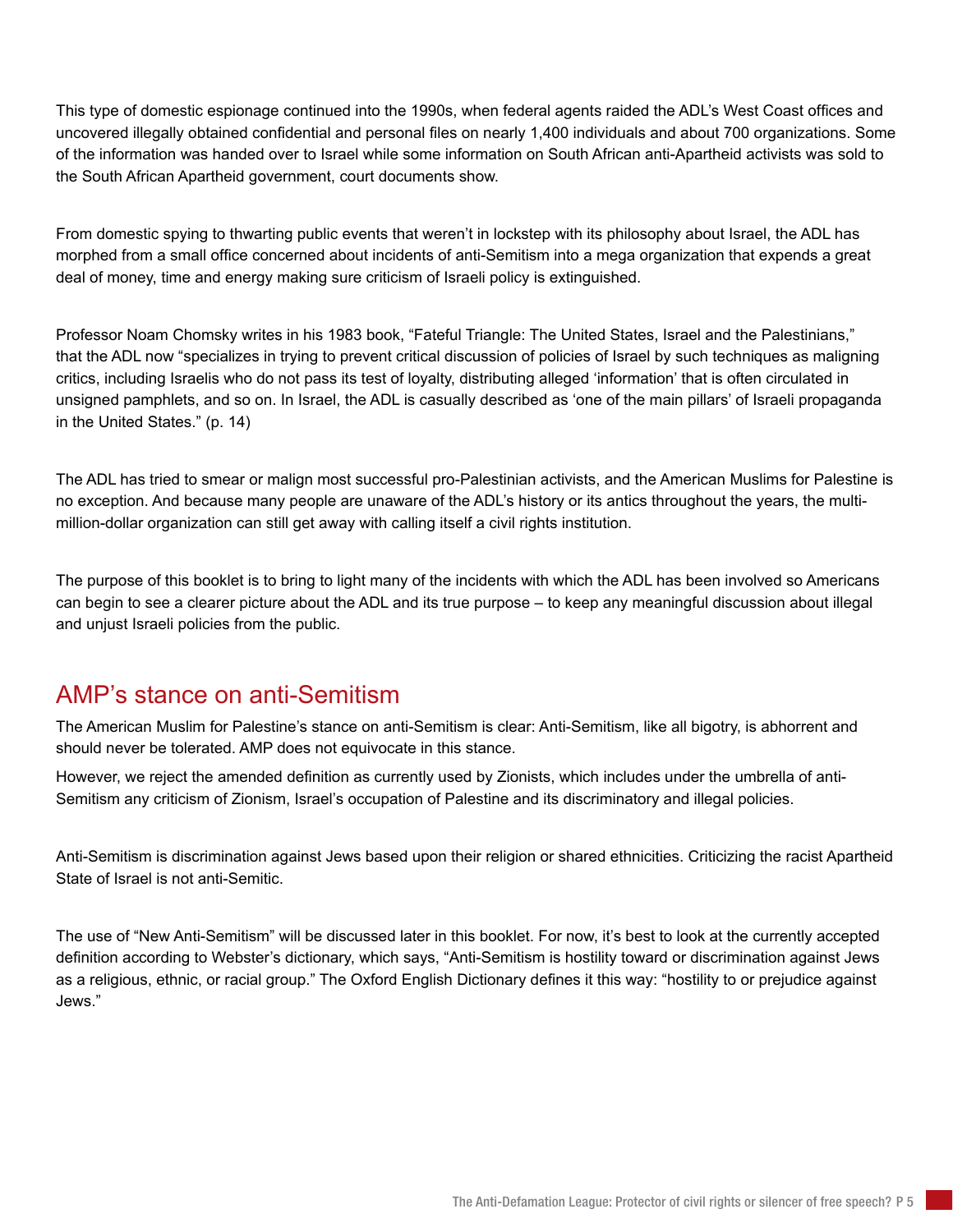# Examining the Anti-Defamation League:

# A protector of civil rights or silencer of free speech?

In March 2011, under pressure from Israeli authorities, Facebook shut down a page created by Palestinian students calling for a march of Palestinian refugees to demand their rights to return to their homeland. The Anti-Defamation League wasted no time in taking credit for the social network's action, issuing a statement that it "is continuing to monitor Facebook for other problematic cause pages and continues to be in touch with Facebook officials on the issue."

That's no surprise. The ADL has grown from an organization founded nearly 100 years ago to fight anti-Semitism to a powerhouse intent on stifling any discourse critical of Israeli policies stemming from its occupation of Palestine. In fact, some, like New York Rabbi Shea Hecht, argue the ADL – a \$60-million-per-year organization – manufactures charges of anti-Semitism where none exists in order to justify its existence.

#### New Anti-Semitism

Particularly troubling is the ADL's use of the term "New Anti-Semitism," which equates even the questioning of Israeli policy to hatred for all Jews. Throughout the years, ADL leadership have been all too willing to attack and discredit those who support Palestinian self-determination or who criticize Israeli policies. Conflating anti-Zionism with anti-Semitism was apparent in Arnold Forster's and Benjamin Epstein's 1974 book, "The New Anti-Semitism," and in the 1982 book, "Real Anti-Semitism in America," by Nathan Pearlman and his wife Ruth. Abraham Foxman, the ADL's current director, seems obsessively preoccupied with anti-Semitism.

Throughout the argument for New Anti-Semitism is the idea that "Israel's interests – understood implicitly as the interests of a rejectionist Greater Israel that denies Palestinian rights – are the 'Jewish interests,' so that anyone who recognizes Palestinian rights or in other ways advocates policies that threaten 'Israel's interests' as the authors conceive them is … 'objectively' anti-Semitic," Professor Chomsky writes in his book "Fateful Triangle: The United States, Israel and The Palestinians."

Chomsky also quotes from Perlmutters' book: "Those who are 'innocent of bigotry' are now placing Jews in 'greater jeopardy' than traditional anti-Semites, with their advocacy of peace, criticism of U.S. interventionism, opposition to bloodthirsty tyrants and torturers, etc. This is the 'real anti-Semitism,' and it is exceedingly dangerous. So the Anti-Defamation League has its work cut out for it." (p.15)

It was this concept of anti-Semitism that so troubled an Israeli filmmaker, he produced a documentary on the topic.

"Being an Israeli Jew, I've never experienced anti-Semitism itself, but it's a phrase that always seems to be in the air," Yoav Shamir says at the onset of "Defamation." "Three words seem to appear over and over again: Holocaust, Nazi and anti-Semitism. Living in a country that was founded to give the Jewish people a safe place to live in, I found this really disturbing so I decided I wanted to learn more about this subject. … I wanted to find out how the ADL actively fights anti-Semitism."

The next scene takes place in the ADL's New York headquarters, where Regional Director Bob Wolfson tries to define anti-Semitism for Shamir. On a large easel he draws a triangle and divides it horizontally into three sections. Pointing at the base, he said, "It starts with an insult, or a denigrating statement," and then drawing a large circle at the pinnacle he continues, "At the very top what you have is genocide. And everything in between is every bad thing that can happen to somebody."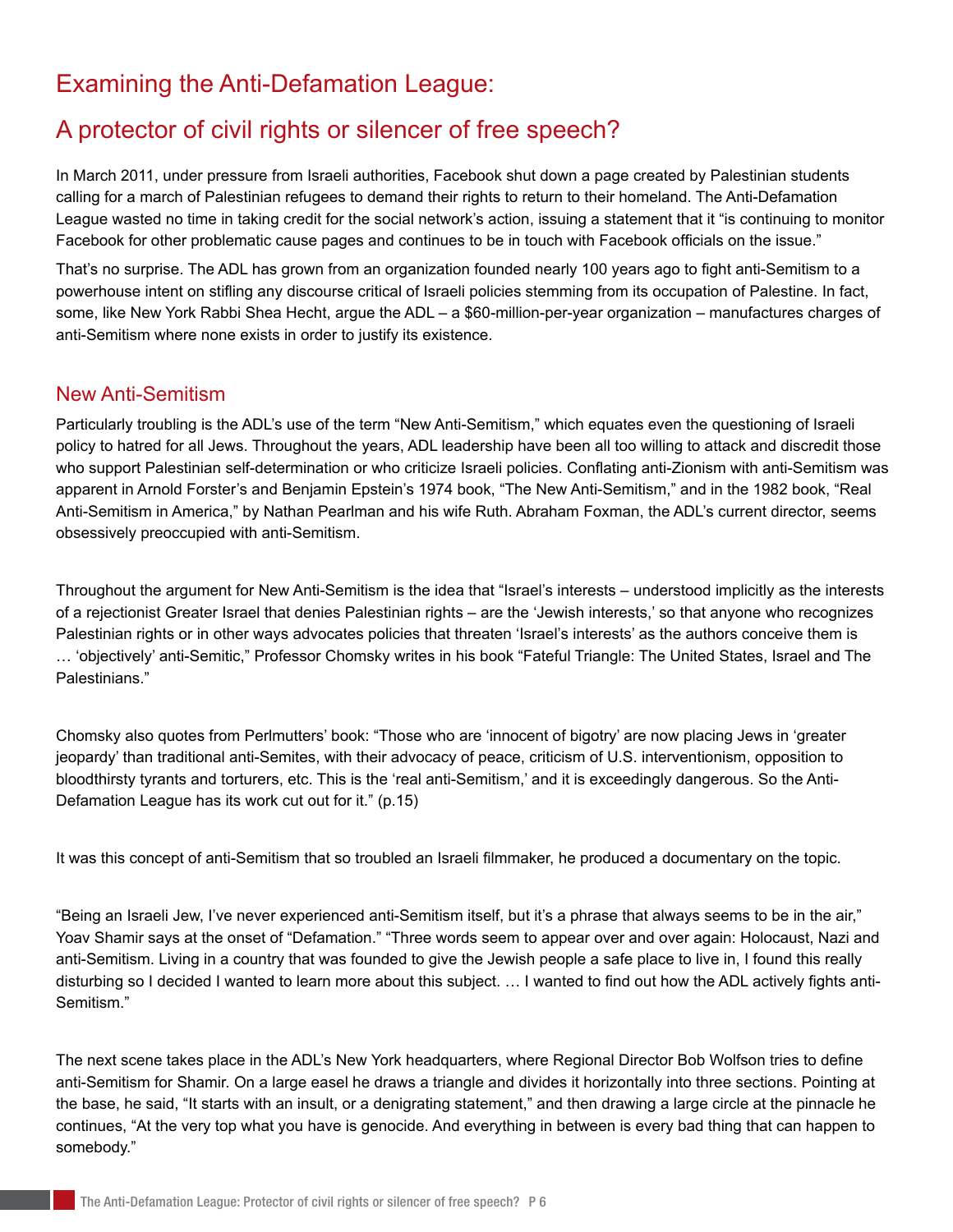Shamir inquires about the 1,500 incidents of anti-Semitism per year the ADL says it investigates. New York Director Joel Levi asks an employee to recount all the reports of anti-Semitism the office received over a two-week period. The clerk finds three complaints from people who were denied time off work for a religious holiday, one call about a purported anti-Semitic website and one about a newspaper article that had "anti- Semitic undertones."

Levi shrugs his shoulders. "Five in two weeks," he said. "It's impossible to predict."

The ADL would need to investigate about 28.8 cases per week to reach 1,500 cases in a year.

The ADL is an enormous organization with annual revenue of \$53.8 million, according to its 2012 IRS 990 tax form, the last year for which reliable data is publicly available. It has a staff of 409 in 28 offices nationwide. Included on the tax form is its mission, summed up to eliminate "anti-Semitism in the United States and around the world, while providing knowledgeable leadership on a national level for the American Jewish community."

If the ADL is tasked with stopping the 'defamation' of the Jewish people and to secure justice for all, one has to wonder then, why it works to train thousands of law enforcement officers around the country every year; why it sends newsletters to more than 40,000 of them; why its national director Foxman -- who survived the Holocaust by being given protection by a Christian family -- spends so much time in Israel and meeting with heads of state around the world; and why the organization spends so much time lobbying Congress on everything from legislation to judicial appointments, and why Foxman spends so much time smearing with McCarthy-like precision anyone advocating for Palestinian rights.

The ADL did not return AMP's repeated requests for comments.

The ADL's tax form states it has four employees in Washington DC, three of whom spend 75 percent of their time and the other 5 percent lobbying members of Congress on issues from "federal hate crime laws, global anti-Semitism, the Middle East peace process, immigration issues, the use of government money to fund faith-based organizations and counterterrorism."

In addition, the tax form states the ADL spent nearly \$418,000 in "direct contact with legislators, their staffs, government officials or a legislative body," an increase of more than \$35,000 since 2009. The total budget for lobbying activities was nearly \$530,000, a 9.5 percent increase from 2009. The organization also said it attempted to influence foreign, national, state or local legislation and public opinion on a legislative matter.

Many argue the ADL has morphed from its mission of upholding civil rights for all people to an organization that first and foremost supports the state of Israel. In a Jan. 28, 2009, article, "The Defamation League," which appeared in The Nation just 10 days after the end of Operation Cast Lead where the Israeli military killed more than 1,400 Palestinians in Gaza -- Eric Alterman writes about the ADL's attack on journalist Bill Moyers who "broadcast a less than laudatory commentary about Israel's Gaza's invasion." Foxman accused Moyers of "moral equivalency, racism, historical revisionism and indifference to terrorism," Alterman writes. He continues: "But for the likes of Foxman, any action Israel takes is de facto defensive and solely in the interests of peace, no matter how warlike."

And that seems to be the crux of the 'New Anti-Semitism.'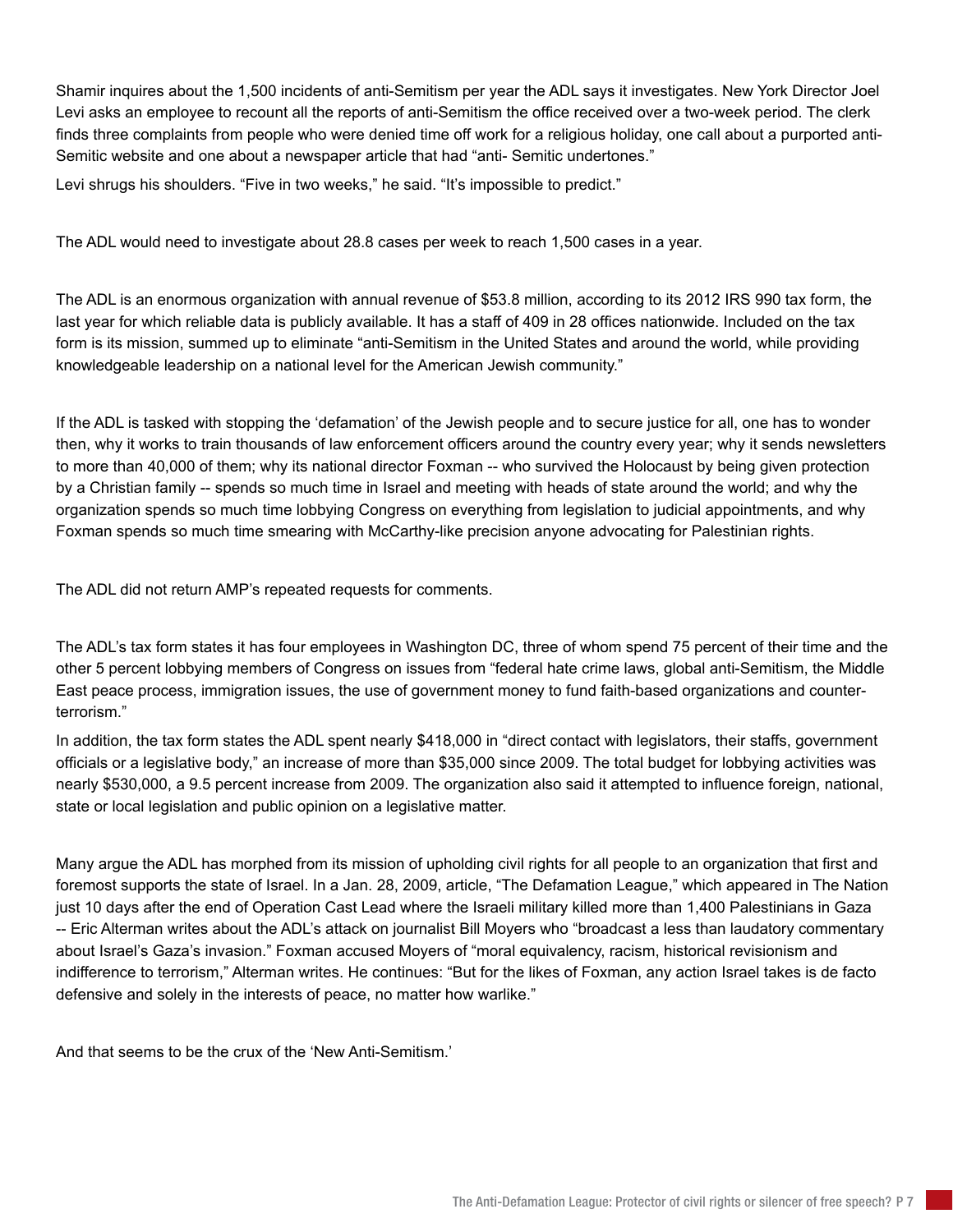## Manufactured anti-Semitism?

The ADL and Foxman have been so vehement in their defense of Israel they turn a blind eye to its occupation of Palestine and the resultant human rights abuses, and that's causing many in the Jewish community to question the ADL's relevance to 21st century realities.

In a piece for the New York Times magazine dated Jan. 14, 2007, with the headline, "Does Abe Foxman have an anti-Semite problem?" writer James Traub poses this question: "So what's the problem, the thing Abe Foxman is fighting or Foxman himself?"

Traub, who is Jewish, writes, "With anti-Semitism apparently waning, the ADL might well have moved away from its original identity in favor of either promoting tolerance and diversity or leading the nonsectarian fight against extremism. But for Foxman, fighting anti-Semitism was always the core of the mission. The ADL's world became increasingly binary — 'good for the Jews,' 'bad for the Jews'"

And some could argue that binary extends all the way to Israel – 'good for Israel,' 'bad for Israel.'

While the most recent polls show that there has been a small uptick in anti-Semitism around the world, the percentage of anti-Jewish incidents in Europe and the United States is far smaller than for anti-Muslim incidents, according to a spring 2008 survey by the Pew Research Center's Pew Global Attitudes Project. For instance, in the United States, 7 percent of survey respondents reported anti-Jewish feelings, while 23 percent were against Muslims. While there were larger increases in bigotry in some European countries, the increases in anti-Muslim sentiment were much larger than for anti-Jewish feelings.

"Granted, the breadth of European anti-Semitism should not be overstated. This rise in negative attitudes toward Jews has for the most part been modest, and anti-Jewish sentiments in Europe remain much less common than anti-Muslim views," a Pew report on the data stated.

Given this information there are some who question the integrity of ADL's claims that anti-Semitism is rampant.

One such skeptic is Rabbi Shea Hecht of New York, a leader in the New York Jewish community who was also appointed to the city's Commission on Human Rights. Hecht told filmmaker Shamir in "Defamation," that the term 'anti-Semitism' is often overused and misused. And as far as the ADL's stated purpose that it fights discrimination against Jews? Hecht isn't convinced.

"If a guy's job is created only because of anti-Semitism, I'm a little nervous of his reports. Are they accurate?" Hecht asks. "He [Foxman] has to create a problem because he needs a job."

Reviewing the ADL's 2012 IRS 990 tax form, it's clear to see that Foxman is paid well for his services, which Shamir describes as the global "symbol of the fight against anti-Semitism." In 2012, based on the IRS 990 tax forms for the Anti-Defamation League and the Anti-Defamation League Foundation, Foxman's base salary was \$587,260 with benefits and "other compensation" of \$3.8 million, totaling nearly \$4.4 million. (A large portion of the 'other compensation' -- \$3.2 million – stems from a supplemental retirement plan that will be paid out over time and not in one lump sum, according to the tax form.)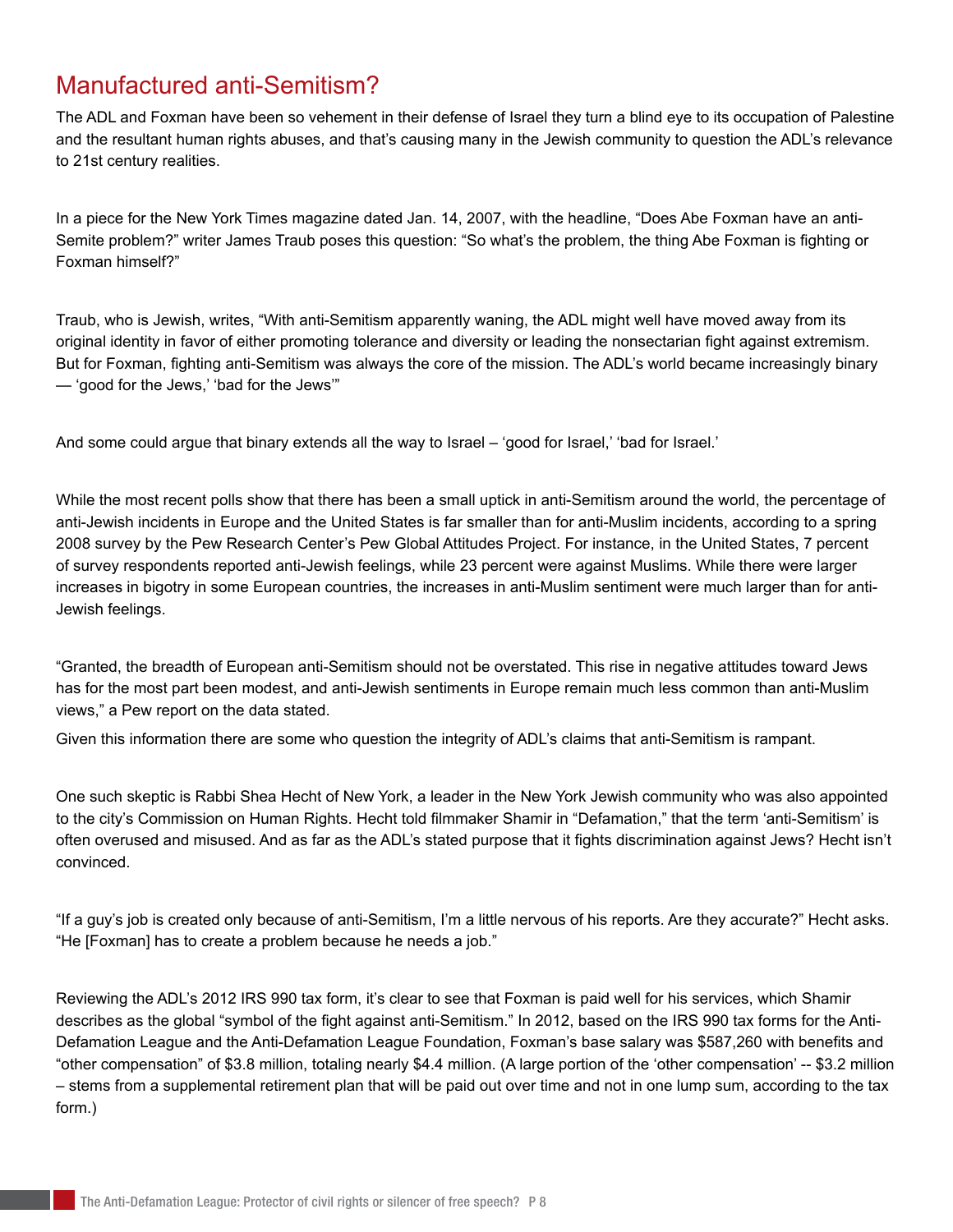"Listen, clearly the ADL has been responsible in certain areas to flare up things as much as they helped things," Hecht said. "Of course, now that I've said that, I'm on the ADL's blacklist now so Mr. Foxman is not going to come to my home for dinner."

That 'blacklist,' real or perceived, was very much on the mind of Israeli journalist David Sheen, who conducted a contentious hour-long videotaped interview with Foxman in October 2010.

Sheen, who works full-time for Ha'aretz newspaper and also is a filmmaker and writer for independent media, had requested the interview to gain some understanding into the ADL's stance against animal rights and environmental groups, areas that Sheen said fall outside the ADL's mission. He also wanted clarification on the ADL's honoring of media mogul Rupert Murdoch, who he described as decidedly anti-immigrant and Islamophobic. Murdoch's award was an odd choice from an organization that says it works to protect civil rights for all, Sheen told AMP in a Skype interview. He had planned to use his interview with Foxman to write an article for an online alternative news magazine.

Throughout the video Sheen remains calm and respectful, despite Foxman's increasing ire and personal attacks. "In the end I didn't write the article," Sheen said. "I felt bullied. I was afraid to write the article for fear he'd use all of his political power to blacklist me as a journalist."

Instead, Sheen posted the unedited video in its entirety online so Foxman's behavior would become a matter of public record without anyone being able to criticize him for biased editing, he said.

Award-winning journalist and author Max Blumenthal, a friend of Sheen's, blogged about the incident on Oct. 28, 2010, in an article titled, "Meltdown of the Macher: Abe Foxman loses it, calls Israeli interviewer bigoted and condemns the Seinfeld 'Soup Nazi.'"

Blumenthal writes: "At around the 28-minute mark of the video, after Sheen has poked and prodded Foxman about the ADL's denunciation of the animal rights group PETA – an unusual line of questioning to be sure – Foxman suddenly launches into a forceful condemnation of the "Soup Nazi" character from the TV show Seinfeld. …

"'If you don't understand [the Holocaust] then you don't learn the lessons,' Foxman remarks. 'So if in New York we have a restaurant where a guy calls himself a Soup Nazi because he decides what kind of soup you're going to eat, or buy, that's a trivialization, you've learned nothing from history, and yeah, we do care, and we'll speak out against it.'

"For the rest of the interview, Foxman and Sheen manage not to discuss a single issue of substance. Instead Foxman rails against Sheen almost uncontrollably, accusing him of setting him up. … Foxman launches into a crazed diatribe that ends with him calling Sheen (what else?) a bigot."

Sheen told AMP he was "very disappointed" with Foxman and said he's frustrated that an organization that purports to speak on behalf of the Jewish community has no real interest in dialoguing with Jews who don't necessarily agree with the ADL.

"I don't think that Abe Foxman has the right to determine how Holocaust discussions occur," said Sheen, who used the term Holocaust several times when discussing the treatment of animals. "Just because he was the child of Holocaust survivors, or as an infant he was a Holocaust survivor, doesn't give him that right.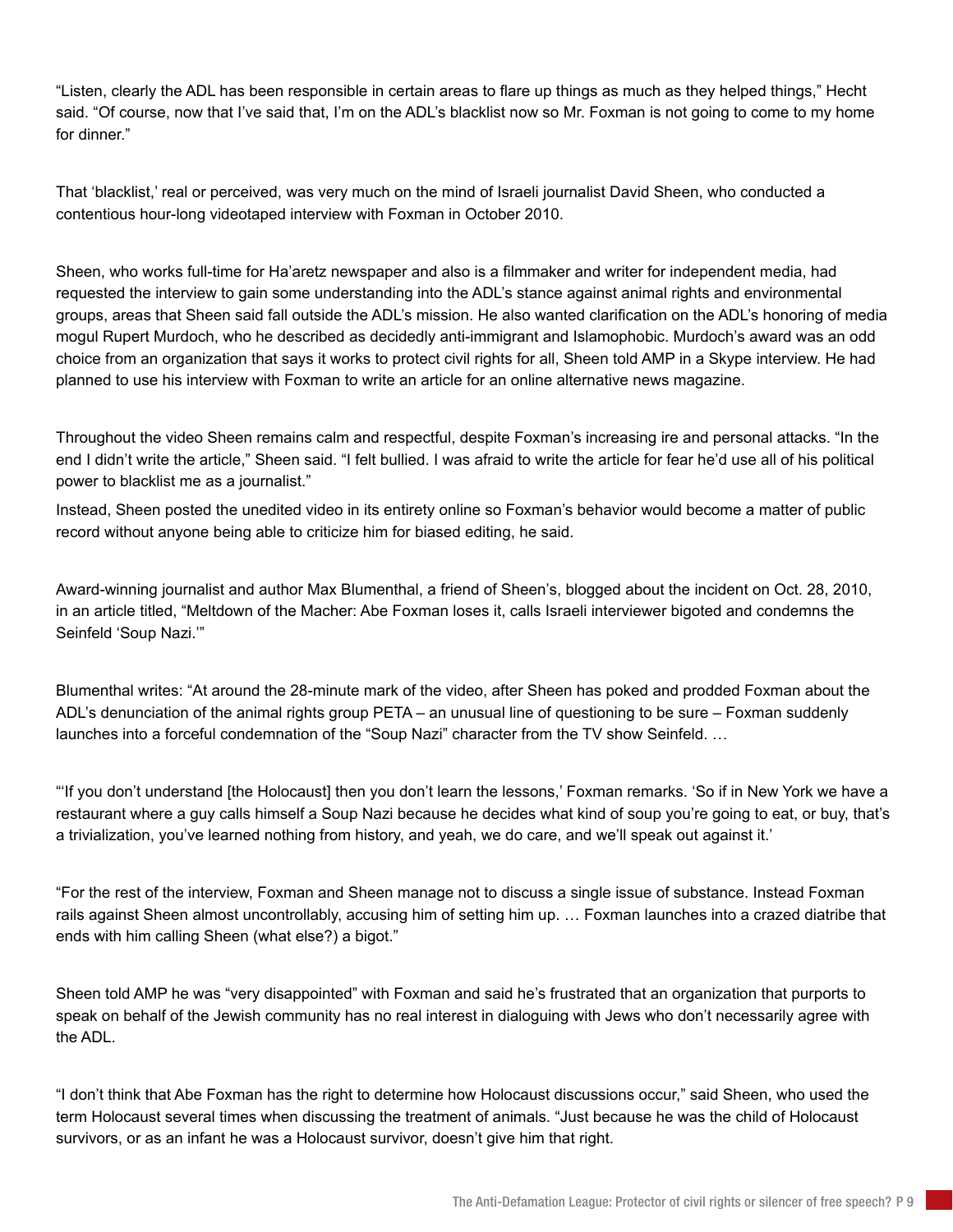"He conducts a very large campaign to berate, humiliate and castigate those who don't agree with his opinion. His understanding of political correctness is very biased."

However, there is a segment of the Jewish community who feel the ADL gives them their identity as Jews, according to some ADL supporters who traveled with Foxman on an ADL mission to Auschwitz. Shamir included the trip in "Defamation."

"The ADL helps to reinforce our Jewish identity because we're not orthodox and we don't have a religious life," one woman says in Shamir's documentary. "That's why we have to support Israel. Israel is our insurance policy."

But Professor Norman Finkelstein sees things differently. He blames pressure from Zionist lobby groups such as the ADL for DePaul University's denial of his tenure in 2007.

"The irony is that the Nazi Holocaust has become the ideological weapon for a laundry list of wars of aggression," Finkelstein says in "Defamation."

The Holocaust "is not being used to educate people, it's not being used to enlighten people, it's not being used to make people more moral," Finkelstein said. "The suffering is used as another pretext or excuse to humiliate, degrade and torture the Palestinians. That's the problem. The suffering comes as a package.

"Here is the suffering. Now we blow up your house. Here is the suffering. Now we take your land. Here is the suffering. Now we shoot artillery shells at your village. It's a packaged deal with Israel and its American supporters. It's not just suffering. It's suffering that is then just wrapped up in a club and the club is used to break the skulls of the Palestinians. That's the problem."

Finkelstein takes umbrage with the ADL's policing of terms related to the Holocaust and questions why everyone else has to tiptoe around the subject when Holocaust imagery is so prevalent in Israeli society, something about which he questions Shamir in "Defamation."

"The whole society focuses on Nazis and Hitler … but we have to be pious with Abe Foxman?"

The ADL is not exclusive when it comes to spreading vitriol on peace and social justice groups – it labels non-Jews and Jews alike as anti-Semites. On Oct. 21, 2013, the ADL once again published its Top 10 list of "anti-Israel" groups in America. Among the list is the American Muslims for Palestine; Jewish Voice for Peace, an organization heavily involved in the Palestinian call for the boycott, divestment and sanctions against Israel but which also supports a two-state solution; Friends of Sabeel-North America, a Christian peace group, which also supports a two-state solution; was listed as was the U.S. Campaign to End the Israeli Occupation, Students for Justice in Palestine and others.

The ADL also named AMP national Director of Media and Communications Kristin Szremski as the third most "anti-Israeli speaker" speaking at a BDS conference at the University of Pennsylvania in February 2012. In addition, the ADL has issued several press releases about AMP and also disseminated false information and Islamophobic rhetoric to media outlets in cities where the national organization has held events.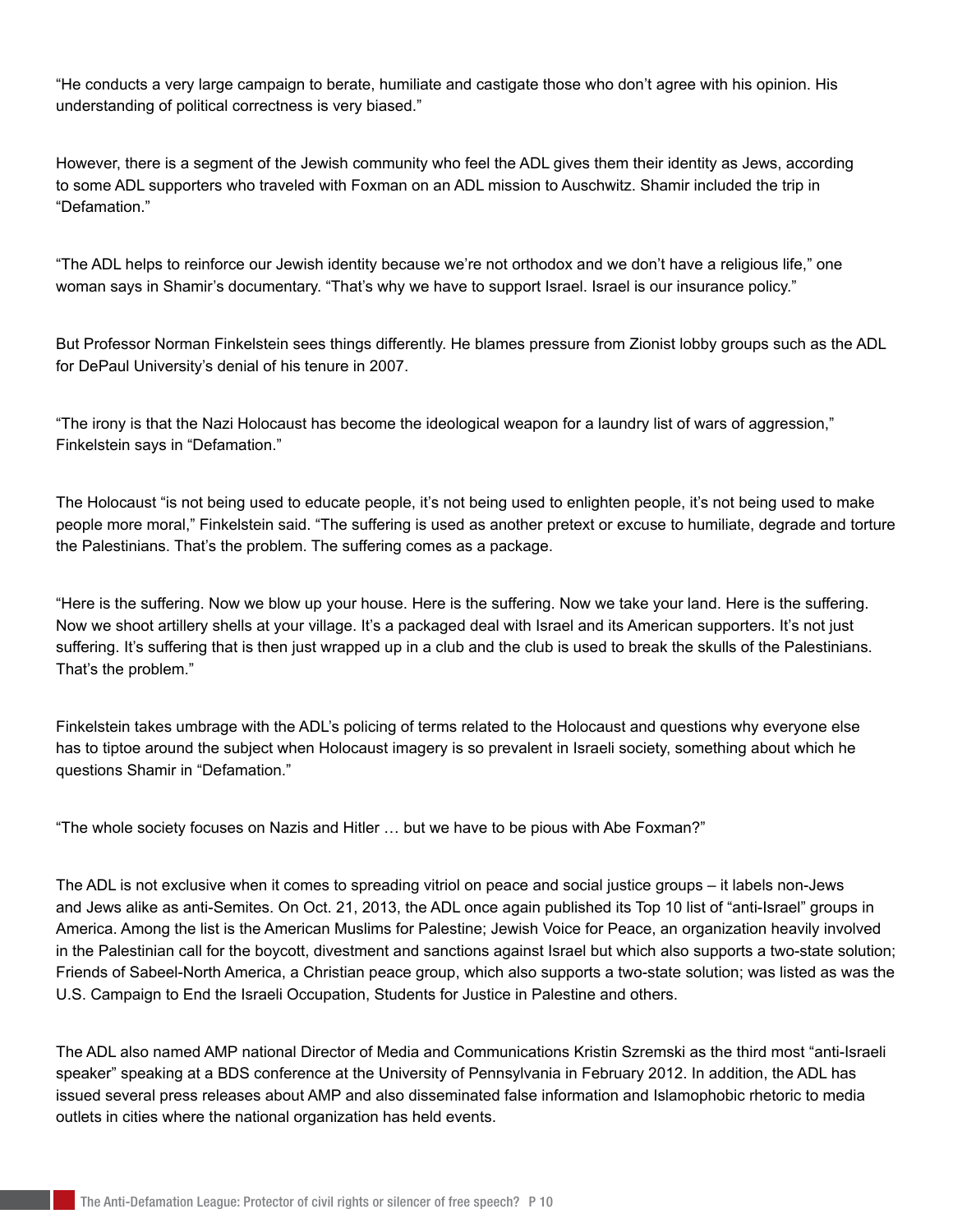For his part, Shamir said he had been unsure how the ADL would react upon the release of "Defamation."

Foxman had a private screening of the film. "He got really upset," Shamir said. "He took it kind of personal. He said I needed a therapist. That tells me a lot about Foxman."

In a May 8, 2009, statement about "Defamation," the ADL said, "… Rather than document anti-Semites and their hatred of Jews and the Jewish State of Israel, the film belittles the issue and portrays the work of ADL and that of his own country as inconsequential."

Shamir and his film are among a long litany of people and organizations the ADL has maligned over the years, including former President Jimmy Carter; veteran White House correspondent, the late Helen Thomas; actor Mel Gibson; professors Norman Finkelstein, Stephen Walt, John Mearsheimer, and Hatem Bazian, AMP's chairman; Dr. Osama Abu Irshaid, AMP national board member; and Arun Gandhi, grandson of India's legendary leader, Mahatma Gandhi.

What troubles journalist Sheen so much is that Foxman "deemed himself above reproach," he said. "It's sad that it [the ADL] doesn't feel the need to answer to its own audience. … How dare he not feel that he doesn't have to justify the positions they take, especially those that are controversial?"

And it appears that Foxman feels strongly on this point. In both "Defamation" and Sheen's videotape, when pressed for information on how decisions are made at the ADL, Foxman nearly shouts, "It's none of their God-damned business."

But there is more to the ADL than just Foxman's histrionics. The organization, from its inception, has been implicated in domestic espionage, censorship and outright bullying.

The following section explores some of these issues.

### The Anti-Defamation League: What you should know

A certain amount of controversy has followed the Anti-Defamation League since its inception in 1913. And since Abraham Foxman, a Holocaust survivor, took the helm in 1987, the ADL has been exposed in an international espionage scheme that collected information on Americans and in some cases sold it to foreign governments (although this began under Foxman's predecessor Irwin Suall); has filed legal briefs on bills before Congress, and on appointees to the U.S. Supreme Court; has come out in opposition to the "Park 51" mosque in New York City; played a role in the denial of tenure to former DePaul University Professor Norman Finkelstein; successfully lobbied to get speaking venues shut down and made several attempts to quash publication of books. Most recently, the ADL played a role in influencing the U.S. Department of Education to amend its interpretation of Title VI of the Civil Rights Act, thereby jeopardizing federal funding to universities if Jewish students complain that class lectures or student events presenting the Palestinian narrative make them feel uncomfortable.

#### Influencing a reinterpretation of Title VI of the Civil Rights Act

For several years, Zionist organizations --including the Anti-Defamation League -- lead by the Zionist organization of America, have lobbied the U.S. Department of Education to amend its interpretation of Title VI of the Civil Rights Act to include Jewish students as a protected ethnic minority. In October 2010, they were successful. The implications for free speech on college campuses are enormous as universities now could lose federal funding if Jewish students successfully equate the presentation of pro-Palestinian programs with anti-Semitism.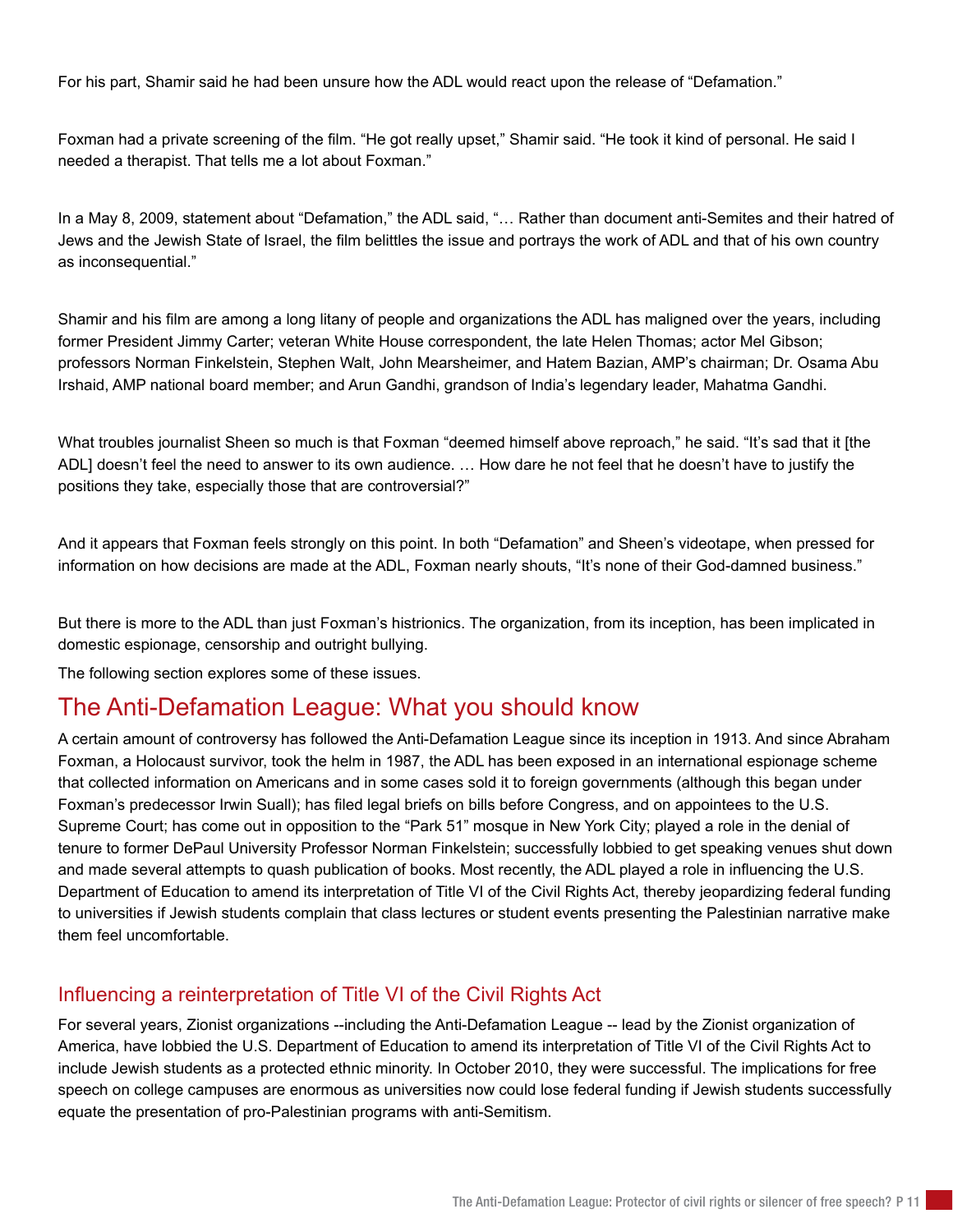"ADL has significant concerns about harassment and intimidation of Jewish students on college campuses – including in the context of heated debate over Israel. … Though 'religion' is not explicitly included in Title VI of the Civil Rights Act of 1964, harassment or intimidation that holds Jewish students responsible for the acts of other Jews, or of Israel is better understood as ethnic or 'national origin' discrimination than as religious discrimination. This is especially true in the context of severe anti-Israel activities directed against Jewish students," an ADL press release dated March 17, 2011, states.

In asking for a clarification of this "reinterpretation," David Thomas, U.S. Department Education spokesman, wrote in an email, "In an October 26, 2010, Dear Colleague Letter on Harassment and Bullying, OCR [the office of civil rights] explained that discrimination against a student who is a member of a religious group violates Title VI when 1) that discrimination is based on the group's actual or perceived shared ancestry or ethnic characteristics, rather than solely on its members' religious practices; or 2) when that discrimination is based on the student's actual or perceived citizenship or residency in a country whose residents share a dominant religion or a distinct religious identity."

In other words, since Israel bills itself as a Jewish state, of which all Jews everywhere are automatic citizens, Jewish students and their Zionists backers can file complaints that pro-Palestinian events or even class lectures discussing illegal Israeli policy can be classified as discriminatory based upon their perceived ethnicity and citizenship of a country that shares a "dominant religion."

In March 2011, the education department's office of civil rights began an investigation into charges that anti- Semitism created a hostile environment for Jewish students and staff at the University of California, Santa Cruz. The complaint, however, had been filed in June 2009, a full year before the re-interpretation of Title VI. Thomas did not answer a question about how the new interpretation could be applied retroactively, though it was posed to him three times in three emails.

Since then, Zionists have file numerous Title VI complaints against other universities. Most, if not all, have been dismissed by the US Department of Education's Office of Civil Rights. On Sept. 8, 2011, the Shurat HaDin, an Israeli law organization, sent hundreds of letters to American university and college presidents warning them their federal funding could be in jeopardy if anti-Israel activities are allowed to take place on campus, according to an article published in the Jerusalem post, titled, "US colleges to receive warning letters on anti-Semitism."

AMP Chairman Dr. Hatem Bazian, a Palestinian-American professor of Near Eastern and Ethnic Studies at the University of California, Berkeley, takes issue with the amended understanding of Title VI. While he agrees that Jewish as well as Muslim students should be protected from discrimination based upon their religious identity under Title VI, he believes the reinterpretation is being used to actually stifle debate about Israel, he said. "Attempts to silence opposition to the illegal Israeli occupation and policies is un-American and amounts to political and academic censorship," Bazian said.

#### Opposing Park 51 mosque

In a show of stunning hypocrisy, the organization that sometimes calls out Islamophobia can also at times be Islamophobic. For instance, in May 2014, the ADL condemned noted bigot Pamela Geller for running bus ads in Washington DC with a picture of Adolf Hitler and the slogan, "Jew Hatred is in the Quran." But the ADL opposed the construction of the Cordoba Community Center, which was being built two blocks away from the World Trade Center in New York, the site of the 9/11 terrorist attacks. Foxman's opposition flew in the face of reason. Using the politically charged moniker – Ground Zero mosque – bestowed upon the project by ultra-right wing Islamophobe Pamela Gellar, Foxman cast aspersions on that Muslim community even while saying he believes in the freedom of religion.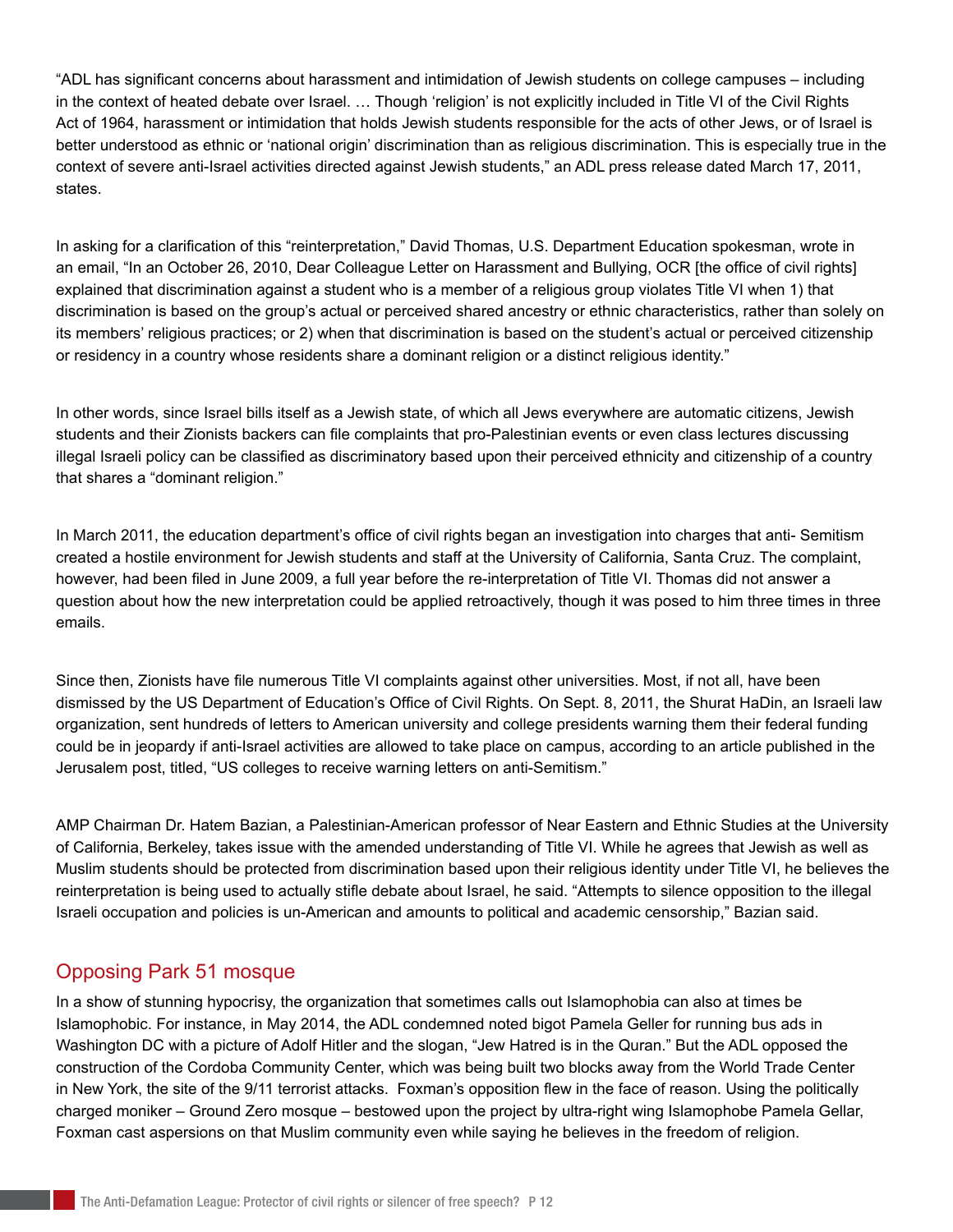By using the Ground Zero label, he linked the Cordoba community, a peaceful Sufi group under the leadership of Imam Faisel Abdul Rauf, to those who flew airplanes into the World Trade Center, the Pentagon and into a field in Pennsylvania.

Foxman also cast suspicion on the group in his July 28, 2010, press release, by dropping unsubstantiated innuendos from the blogosphere that "… some legitimate questions have been raised about who is providing the funding to build it, and what connections, if any, its leaders might have with groups whose ideologies stand in contradiction to our shared values." He also tried to present himself as taking a moral high ground by saying it 'was not right' for the Cordoba community to build its mosque in the shadow of the World Trade Center because it would cause victims of 9/11 more pain.

To add insult to injury, Foxman wrote in an Aug. 2, 2010, op-ed on the Huffington Post that a "better way for Muslims seeking reconciliation and moderation would have been for them to reach out to the families of the victims." Foxman seems to ignore the fact that Muslims were victims as well – more than 340 of them perished in the attacks. By suggesting the Cordoba community should seek reconciliation again cast aspersions upon them as Muslims and holds them responsible for the acts of nine terrorists.

Finally, Foxman did what he does best – and that is to try to stigmatize anyone who does not agree with him or the ADL – this time by accusing those who pointed out his bigotry of engaging in "demagoguery."

#### **Hypocrisy**

The ADL's stance against the Park 51 mosque is not that unusual given other astounding shows of hypocrisy in its 98-year history.

#### Using anti-Semitism to open doors

In at least one case shown in the "Defamation" documentary, Foxman admits to manipulating what he calls others' anti-Semitic notions for his own benefit. In other words, he has no problem exploiting what he calls anti-Semitic notions in order to gain access to influential people and heads of state.

Sitting with filmmaker Shamir in the back of a limousine, which is following a police escort through Rome on the way to the Vatican, Foxman tries to explain why he has access to such powerful people. "They believe we have more power than what we are," Foxman says. "I've always said the Jews are not as powerful as Jews think we are, nor are Jews as powerful as our enemies think we are.

"They do believe that we can make a difference in Washington and we're not going to convince them otherwise," Foxman says. "It's the perception of the power of the Jewish community, which is one of the signs of anti-Semitism." Foxman pauses. "It's a very thin line."

#### Award to Rupert Murdoch

On Oct. 13, 2010, the ADL awarded Rupert Murdoch, the CEO of News Corp – the parent company of FOX News -- its annual International Leadership Award, for his "stalwart support of Israel …" Many blasted the ADL for choosing Murdoch, given that FOX News and its right-wing pundits often engage in race-baiting, Islamophobia and hate speech. In addition, hosts like Glen Beck often use Nazi imagery – something the ADL has complained about in the past -- in their shows to describe those outside the Tea Party segment of society.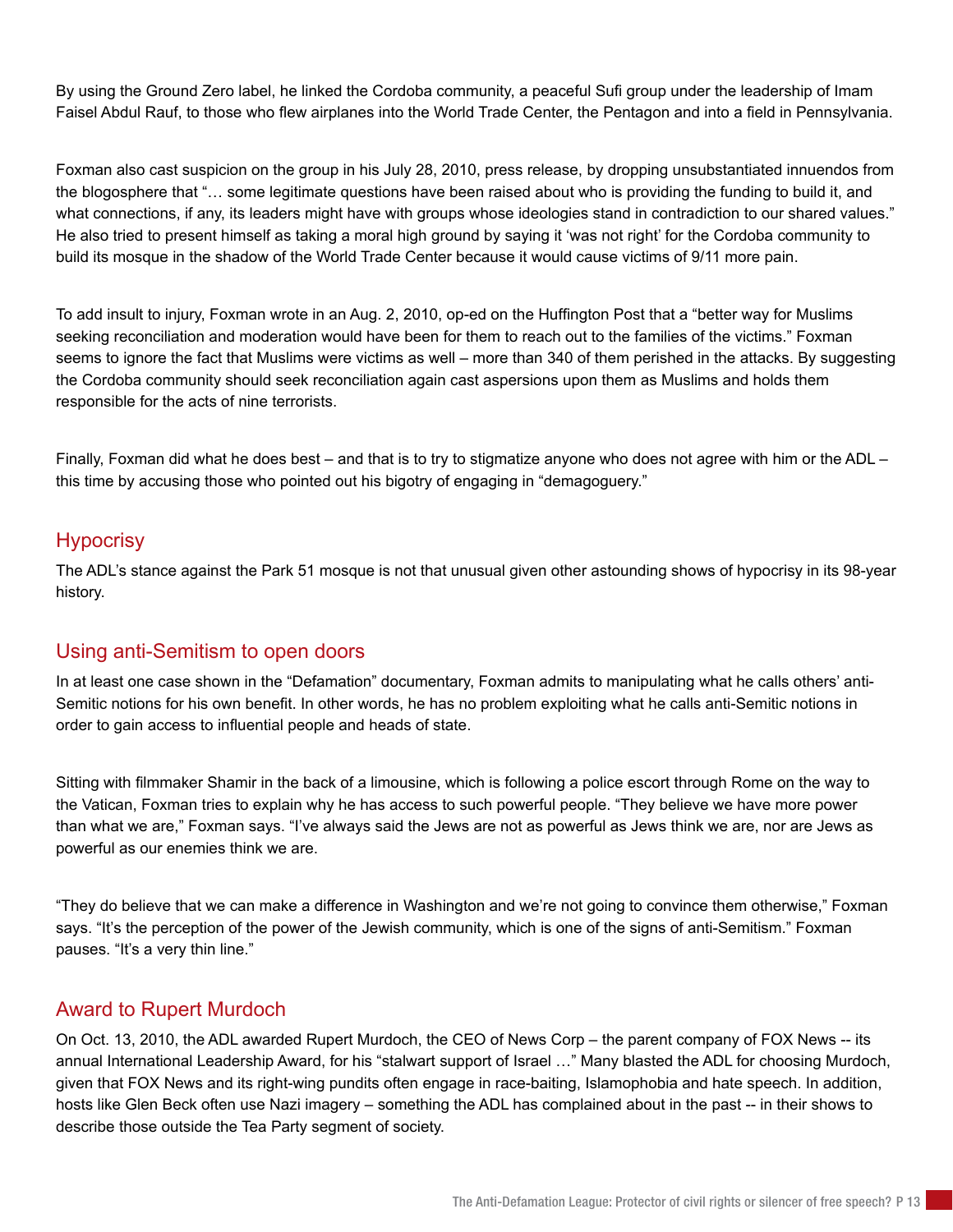(The award was granted before the major 'eavesdropping' controversy surrounding Murdoch and his company and that resulted in the closure of the British tabloid News of the World in July 2011.

#### Kissinger vs. Helen Thomas

The ADL did not hold back in its campaign to get veteran journalist, the late Helen Thomas, sacked from the White House Press Corps and to have her name removed from several journalism awards -- most notably from the Society of Professional Journalists lifetime achievement award -- after she was taped saying, "Jews should get the hell out of Israel."

In a Dec. 8, 2010, op-ed in the Huffington Post, Foxman called Thomas an anti-Semite and a "90-year-old has-been."

Yet, when more tapes from President Richard Nixon were released at the end of 2010 and it was revealed that then-Secretary of State Henry Kissinger, who is Jewish, was not interested in helping Soviet Jews immigrate to Israel, the ADL gave him a pass. In fact, the ADL said Kissinger's anti-Semitic remarks should not tarnish his entire body of work.

"And if they put Jews into gas chambers in the Soviet Union, it is not an American concern," Kissinger can be heard saying on the tapes. The ADL issued a statement on Dec. 13, 2010, stating, "Kissinger's remarks on Nixon Tapes reveal 'disturbing flaws,' but do not change his legacy."

#### Armenian genocide incident

In August 2007, the ADL fired New England Regional Director Andrew H. Tarsey after he broke ranks and referred to the murder of 1.5 million Armenians as genocide. An Aug. 18, 2007, Boston Globe article by Keith O'Brien said Tarsey "had been struggling with the national position for weeks and finally told Foxman in a phone conversation that he found the ADL's stance 'morally reprehensible.'"

The firing brought a rain of criticism down upon the national office. "My reaction is that this was a vindictive, intolerant and destructive act, ironically by an organization and leader whose mission -- fundamental mission -- is to promote tolerance," O'Brien quoted former ADL board member Steve Grossman as saying.

In a three-page response to the incident, Foxman never mentions the word 'genocide.' He does, however, explain that Israel's safety and its relationship with Turkey -- which perpetrated the genocide under the Ottoman Empire -- was "paramount," the Globe reported. In other words, standing by Israel trumped telling the truth about the mass murder of hundreds of thousands of people.

Four days after the firing, the ADL changed its stance and recognized the Armenian genocide.

#### Affirmative Action

Jews and blacks had forged a strong alliance from the early days of the ADL. That bond remained in place mostly until the 1970s, when Affirmative Action became a key component of the Civil Rights Movement. Contrary to its stated mission of working for civil rights for all people, the ADL vehemently opposed Affirmative Action.

In the 1988 book, "Broken Alliance: The Turbulent Times between Blacks and Jews in America," by Jonathan Kaufman, the Pulitzer Prize-winning journalist described the breakdown between blacks and Jews when Affirmative Action became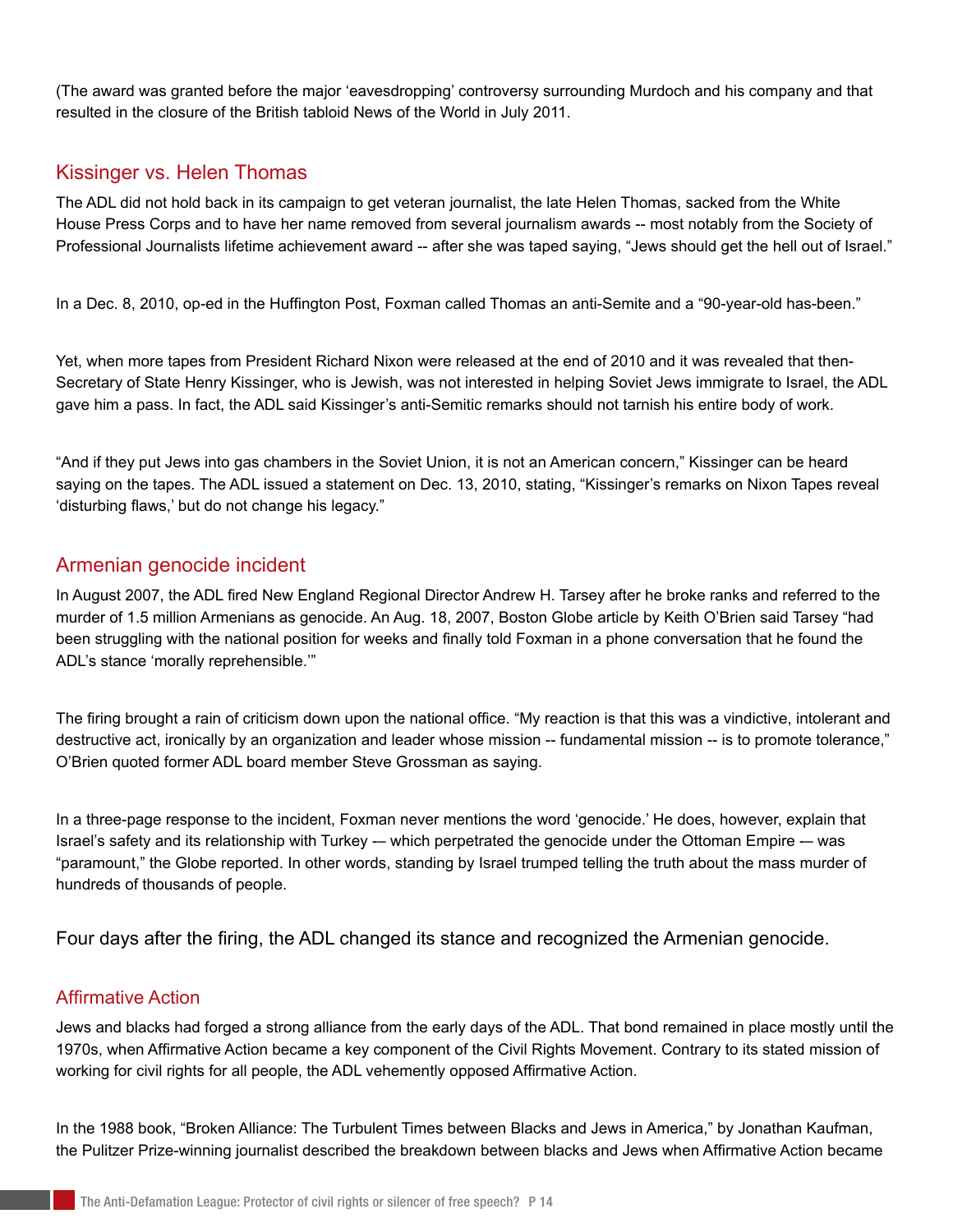prevalent in the Civil Rights movement.

He tells the story of Jack Greenburg of the Legal Defense Fund, who began filing lawsuits and legal briefs on behalf of African Americans in the 1970s. He successfully fought a case against the New York prison system, which had never promoted a black corrections officer above entry level position. When the case was appealed, Greenburg was "dumbstruck" to learn the ADL had filed a brief opposing the Affirmative Action plan, Kaufman writes.

Greenburg felt, "'Some officials of the ADL, the most vociferous opponents of affirmative action, had become haters," Kaufman writes. (p. 118)

#### **Censorship**

#### Screening of "Miral" at United Nations

In March 2011, the ADL urged the president of the United Nations General Assembly to cancel a screening of the film "Miral," which it said presented "a personal history of the conflict between Israel and the Palestinians from the perspective of the Palestinian narrative," something the ADL found objectionable.

The press release dated March 14, 2011, then tried to link the movie to the previous day's funerals of five Israeli colonizers, all members of one family who had been killed in their West Bank settlement.

"It is unfortunate that the film is scheduled to be shown on the day following the funerals of five Israeli victims who were murdered in a heinous attack … a stark reminder of the truly devastating nature of the conflict and the toll of human lives it has taken," the press release stated, as if only the Israeli narrative of human loss and suffering is important.

The movie played as scheduled.

#### Chicago Public Library

The ADL purports to be defenders of free speech, but only when that speech does not enter upon the realm of exposing Israeli atrocities and violations of international law. Throughout its history, there are many examples of the ADL exerting undue pressure to silence viewpoints opposing its own.

Perhaps the most well-known case occurred in 1989, when the ADL attempted to influence a reading list on the Middle East compiled by a librarian at the Chicago Public Library, according to journalist Robert Friedman in his article, "The ADL: The Jewish Thought Police," (Village Voice, July 27, 1993).

In 1989, librarian David Williams first came to the attention of the ADL and other Zionist groups when he created a bibliography, consisting of 147 books on the Israeli-Palestinian conflict for his employer, the Chicago Public Library. The diverse and comprehensive list "was widely praised by academics, and was used as a teaching aid by the prestigious Center for Middle East Studies at the University of Chicago," Friedman writes.

After a patron complained the bibliography was "biased," the library's director of collection development reviewed the bibliography and determined that it was fair and balanced, according to the article. But that didn't stop the ADL and the Jewish Community Relations Council, which waged a fierce campaign against the bibliography, reaching out to library administrators, trustees and even the president of the Chicago library board, Cindy Pritzker.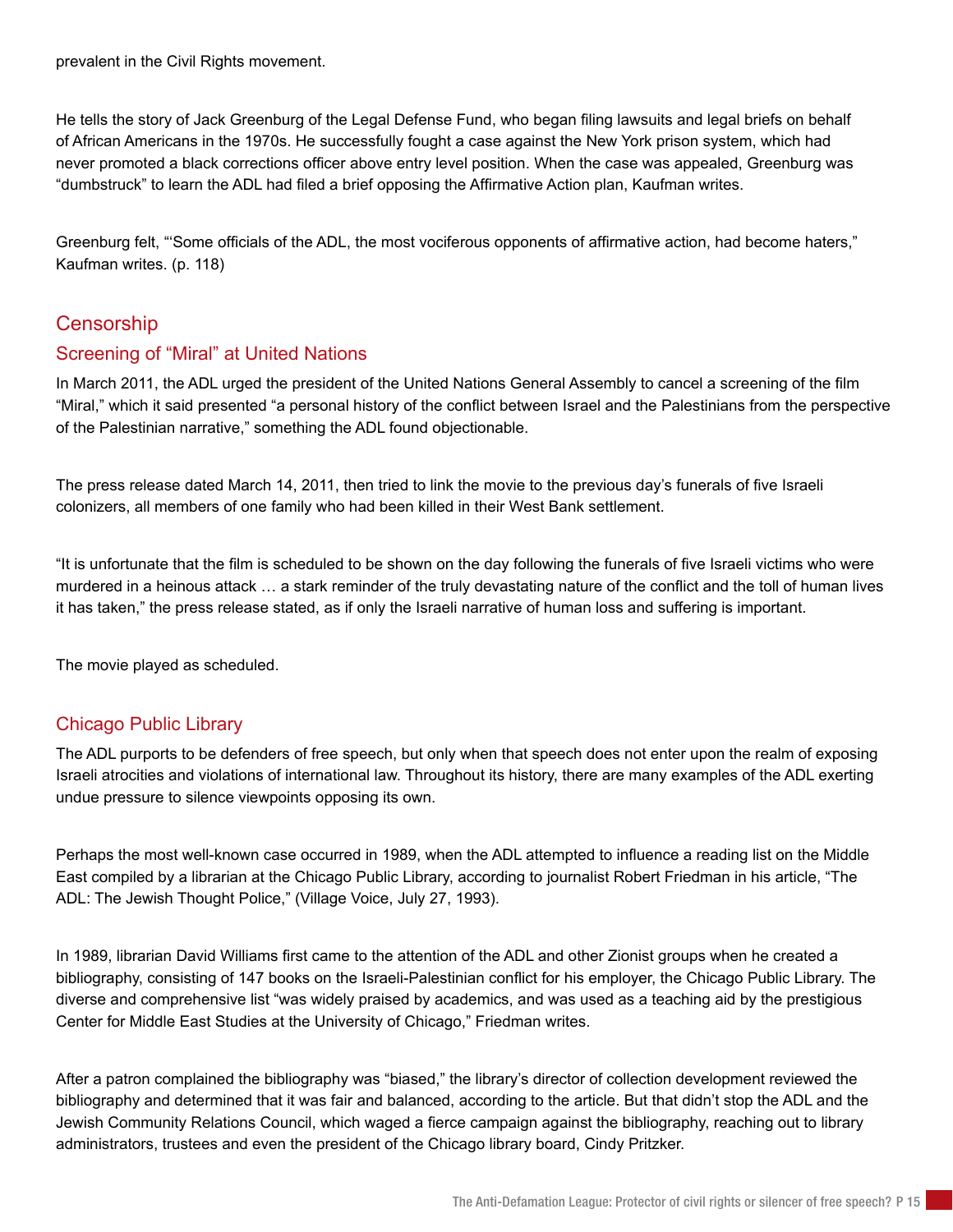After a long, drawn-out battle, Williams – who by then had been labeled an anti-Semite – offered the ADL a deal: He would add more pro-Zionist books to the canon. But the ADL wanted more, according to Friedman. "The ADL demanded that [Chief Librarian Samuel F.] Morrison place 38 books it chose in a new bibliography and forbid Williams from working on this and future reading lists," according to the article.

Finally, in January 1990, the Chicago Public Library caved into the Zionist pressure. It ordered a new bibliography be drawn up, containing 30 book titles provided by the ADL, and they prevented Williams from working on it. The lobbying backfired for the ADL, however, and a flurry of bad press caused the organization to back away from its demands. But not before it was too late for Williams, who was transferred to a rural branch.

But that wasn't to be Williams' last tangle with the ADL.

In 1992, Williams, who had for years been sending memos to the American Library Association about Israeli censorship of books, presented a resolution at the annual American Library Association convention to call upon the government of Israel "to end all censorship and human rights violations in the occupied West Bank and Gaza, and in Israel itself."

Though the resolution passed that year, it was challenged vigorously the following year by a "well-oiled coalition of Jewish librarians backed by the Anti-Defamation League of the B'nai B'rith," according to the Village Voice article. The resolution was overturned the following year, after a heavy campaign staged by the ADL that included a personal request to ALA Director Peggy Sullivan, vociferous letter-writing campaigns and broad-based mobilization of Jewish librarians.

#### Cancellation of Tony Judt lecture

In October 2006, the ADL was instrumental in the cancellation of a speech on the Israel lobby and U.S. foreign policy to be given by New York University Professor Tony Judt at the Polish Consulate in New York.

According to professors Stephen M. Walt and John J. Mearsheimer, authors of the book, "The Israel Lobby and U.S. Foreign Policy," the Polish Consul General admitted he had received two phone calls from the ADL, which he described "'as exercising a delicate pressure … We are adults and our IQs are high enough to understand that." (p. 186)

The lecture was cancelled.

"'I find the whole thing in the end, depressing,'" Judt told the Jewish newspaper The Forward, in an article titled, "A 'Lobby' Prof Asks: Can We Talk?" by J.J. Goldberg, published Oct. 13, 2006. "Anti-Semitism is a real thing, and it's a serious thing. I've written about it and I care about it. So to find myself attacking the ADL for implicitly accusing people of anti-Semitism – it seems, well, upside down." The article continued: "Press accounts suggest the ADL and the AJC [American Jewish Committee] had a hand in the cancellation of his speech. Judt says the ADL was doing precisely what Mearsheimer and Walt claim it does, muzzling dissent."

#### Trying to quash publication of Norman Finkelstein's book

The ADL tried on at least one occasion to stop the publications of a book by Professor Norman Finkelstein, according the Mearsheimer and Walt in "The Lobby."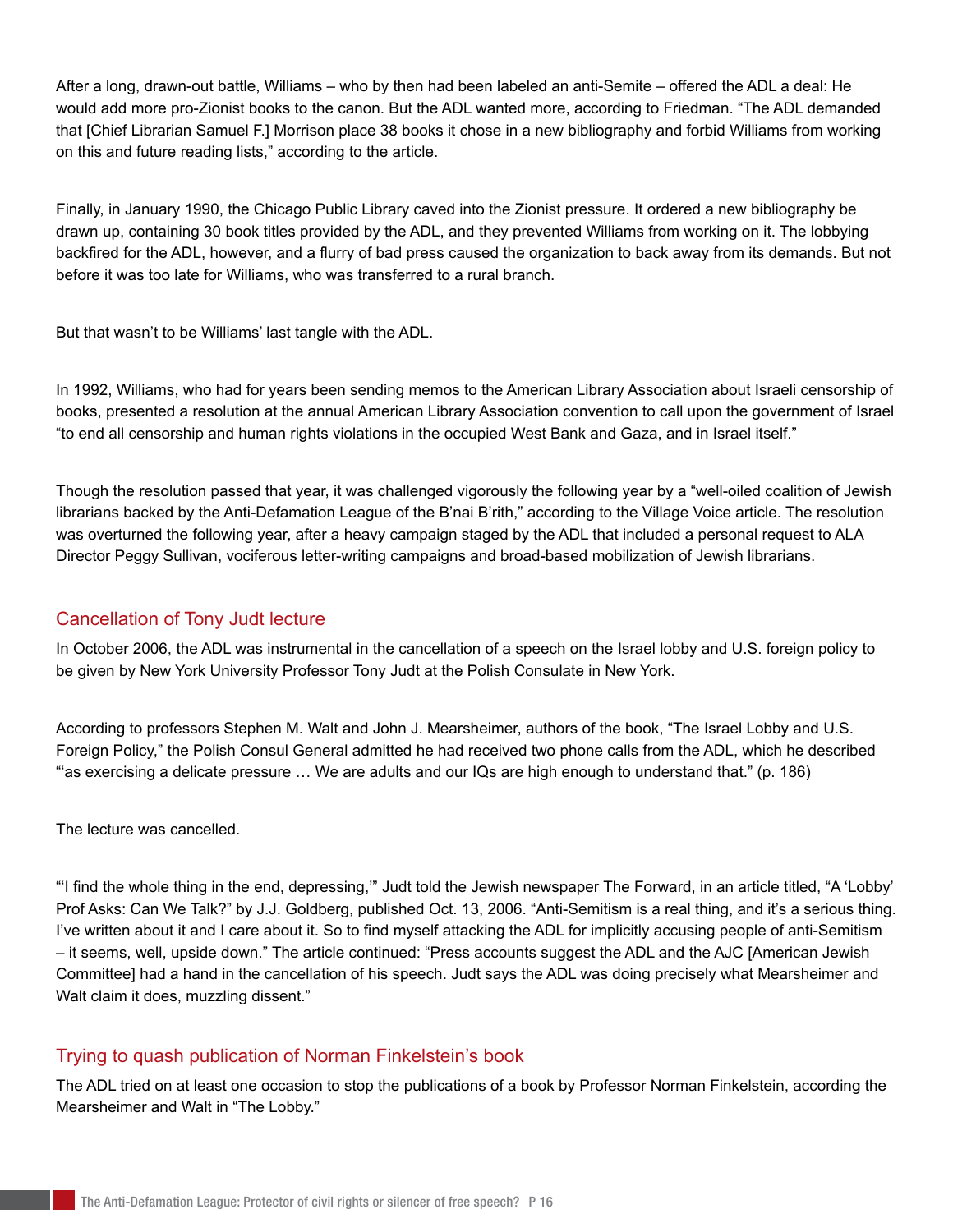"In 1998, for example, the ADL called on the publisher of Norman Finkelstein and Ruth Bettina Birn's "A Nation on Trial," (Metropolitan Books) to halt its release. … "A Nation on Trial" elicited both praise and criticism from respected scholars. Yet, ADL head Abraham Foxman said, "A Nation on Trial" should not have been published, insisting that the issue was … what is 'legitimate criticism' and what goes beyond the pale." (p. 184)

#### French embassy cancels NY book launch

In October 2006, the ADL played a large role in the cancellation of the New York launch of French author Carmen Callil's book, "Bad Faith," which examines Vichy France's collaboration with Nazi Germany, according to Reuters.

While the scholarship and the content of the book were widely praised, it was a small postscript that prompted charges of anti-Semitism and caused the cancellation of the book launch at the French Embassy in New York, the article dated Oct. 10, 2006, stated.

The postscript states: "'What caused me anguish as I tracked down Louis Darquier was to live so closely to the helpless terror of the Jews of France, and to see what the Jews of Israel were passing on to the Palestinian people.'"

These are only a few of the many examples of ADL intimidation, labeling and attempts to silence diverse views on the Middle East.

Mearsheimer and Walt summed up the ADL's tactics in their book, "The Lobby."

"Unfortunately, some pro-Israel individuals and groups have occasionally taken their defense of Israel to illegitimate extremes, attempting to silence individuals who hold news they dislike. This endeavor can involve intimidating and smearing critics of Israel, or even attempting to damage or wreck careers." (p. 185)

Just ask Professor Finkelstein or veteran journalist Helen Thomas about "wrecked careers." Finkelstein has said the ADL was instrumental in DePaul University's failure to offer him tenure, thus ending his teaching career in Chicago. And Thomas came under ADL ire after comments she made concerning Israel in June 2010 were taken out of context, twisted and then used to get her hounded from the White House Press Corps, a position she had held for more than 50 years.

# **Espionage**

"The Anti-Defamation League is an organization that sets a tone in every area of society that makes one think twice of making any criticism of Israel," journalist Jeffery Blankfort told AMP in a telephone interview.

"The ADL has organized to silence and eliminate all critical voices of Israel from academia and the media and has targeted professors, particularly those who are African American, and who are critical of Israel," Blankfort wrote 2002. He should know. He was one of hundreds of Americans about whom the ADL obtained – much of it illegally -- personal and political information with the help of an infiltrator, Roy Bullock, and a dirty San Francisco cop named Tom Gerard.

According to a Los Angeles Times article dated April 21, 1993, San Francisco District Attorney Arlo Smith investigated whether Bullock and the ADL "violated state law by collecting confidential information on at least 1,394 political activists and private citizens." Authorities also found data among ADL files on at least 700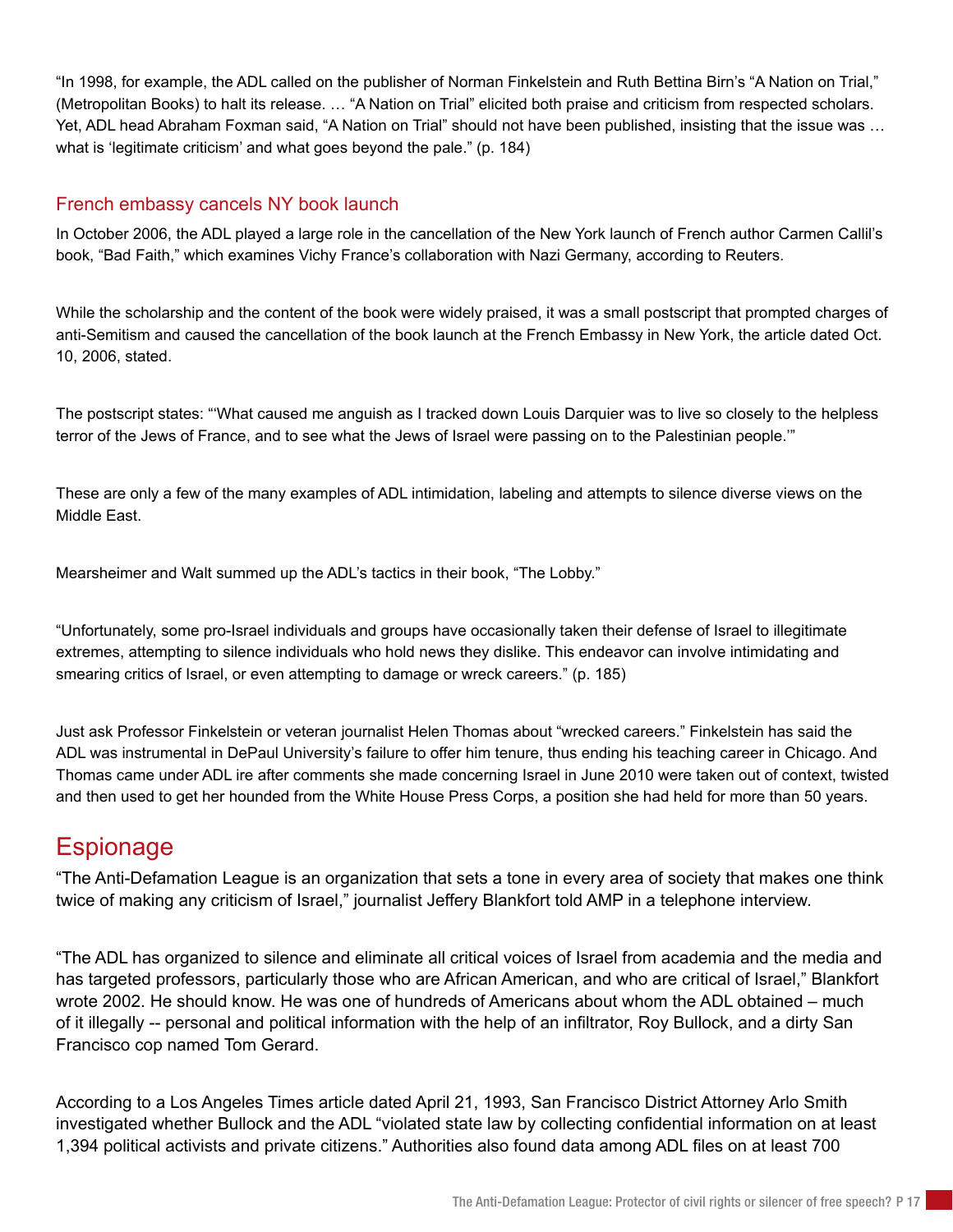organizations, including the Arab American Anti-Discrimination Committee, the American Friends Service Committee and the NAACP.

Under heavy political pressure, Smith dropped the charges against the ADL but not before releasing a 700 page document detailing prosecutors' charges against Bullock, Gerard and ADL. Here are some of the key points contained in that document, according to Blankfort.

The ADL supplied confidential information to foreign governments that it obtained from police and federal agents in the U.S.

Bullock, who had been collecting information for the ADL since 1954, was also being paid by a South African intelligence agent to provide information on South African exiles and anti-Apartheid activists to the South African government.

Bullock reported to the South African government on the visit to California of Chris Hani, the man most assumed would succeed Nelson Mandela, shortly before Hani was murdered in South Africa.

Bullock was discovered to have the floor plan and key to the office of Los Angeles Arab American leader Alex Odeh, who was murdered by a pipe bomb placed in his office in 1985.

According to the Los Angeles Times article, the ADL paid Bullock "surreptitiously" for about 33 years. At the time of the investigation, Bullock was receiving \$550 per month.

"He scanned obscure publications, attended demonstrations and listened to speeches, making note of people who might be of concern to the league. … In this way, he amassed files in his computer on more than 950 groups and nearly 10,000 people. He said he passed along some of the information of the data – including confidential police information – to the Anti-Defamation League; he also traded some data to law enforcement agencies for more information," the article stated.

#### History of espionage

According to many sources, the ADL has had a long and storied history of espionage. In fact, its leaders began collecting information on fellow Americans and turning it over to Congress and law enforcement just a few years after its founding, published reports say.

The ADL was formed in 1913 in response to the lynching and murder of Leo Frank, who had been wrongfully convicted of the murder of 13-year-old Mary Phagan in Atlanta, Ga.

But by 1937, the ADL had started spying on and keeping files on communists or communist sympathizing organizations, according to Blankfort, in an article titled, "The back-of-the-envelope history of the Anti- Defamation League," published on July 31, 2010, on the Mondoweiss website.

Arnold Forster joined the League in New York in 1938. Before that he had created the Junior Guild, a loose group of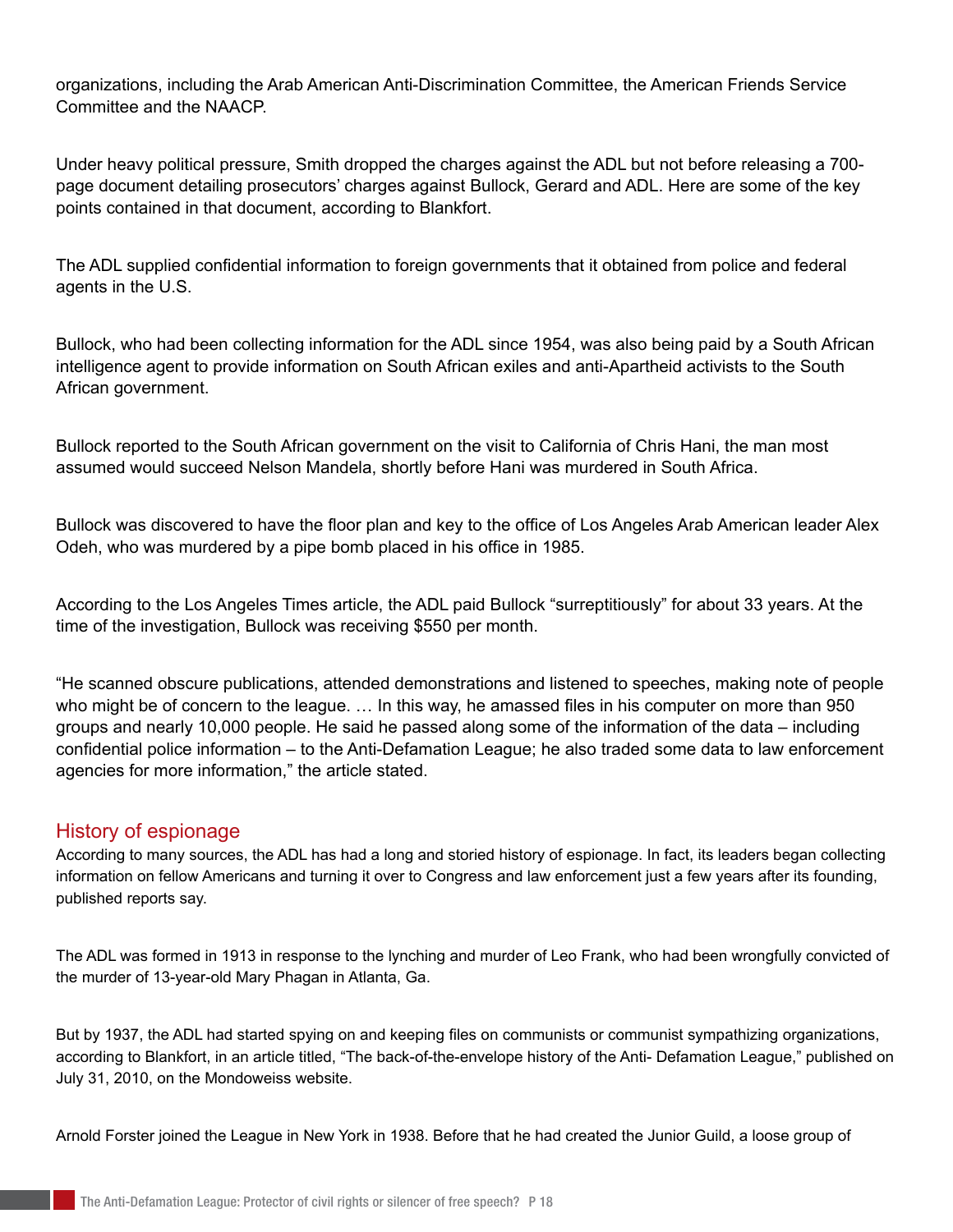friends who investigated incidents of anti-Semitism, writes journalist Friedman in "The ADL: Jewish Thought Police." The Guild quickly became loosely affiliated with the ADL in New York. Forster wrote, "I 'assigned the members to cover meetings of such as the KKK, Christian Front and German- American Bund, check backgrounds of anti-Jewish activists

"At the onset of the Cold War, the ADL was running perhaps the largest private spy agency in America, regularly feeding the FBI information not only on anti-Semitic groups like the KKK and the American Nazi party, but also on Jewish leftists and members of the Communist Party," Friedman writes.

A 1947 congressional hearing revealed the ADL also had been providing information on the newly formed National Lawyers Guild "and on individuals applying for government jobs to the original House Committee on Un-American Activities, chaired by the notorious racist and anti-Semite, Rep. Martin Dies, which came to be referred to simply as the Dies Committee," wrote Blankfort, whose own personal and confidential file was found among the ADL's possession in the 1993 espionage case.

Blankfort sued along with two other plaintiffs, and the case was settled out of court. (See section, 'Lawsuits involving the ADL.')

In the 1950s and 1960s, the "ADL spied on Martin Luther King and passed its files to J. Edgar Hoover's FBI," Friedman writes.

"While the ADL's public face was that of an organization determined to rid the country of neo-Nazis and skinheads, its raison d'être in the absences of any serious threats of anti-Semitism, was not defense of Jews, per se, but defense of Israel and the intimidation and public humiliation of its critics," Blankfort writes.

#### Intelligence gathering continuing today

While part of Blankfort's settlement agreement with the ADL included the promise the organization would no longer illegally collect intelligence on private citizens and organizations, the ADL continues to collect data and information on people it considers to be "extremists," it admits in its 2009 Annual Report.

"The components of this mission [fighting hate] are manifest in this year's Annual Report … It starts with our information gathering … ADL prides itself on its vast data collection and its care in getting it right with regard to those who promote hate  $\ldots$ " the report's introduction states.

And the ADL's definition of who is extreme, i.e., 'promotes hate,' is quite broad and includes many accomplished and respected journalists, academics, lawyers; anyone, actually, who rails against Israel's illegal policies and its oppressive occupation of the Palestinian people. From former Congressman Paul Findley, who opposed Israel-friendly foreign policy measures in Congress, to AMP's chairman, Dr. Hatem Bazian, no one who speaks out against Israeli policy is immune from ADL's tactics.

Painting pro-Palestinian activists with this broad brushstroke of 'promoting hate' or espousing extremism is just one weapon the ADL uses to stifle meaningful dialogue about Israel. And this tactic is in perfect keeping with a long-time Zionist philosophy.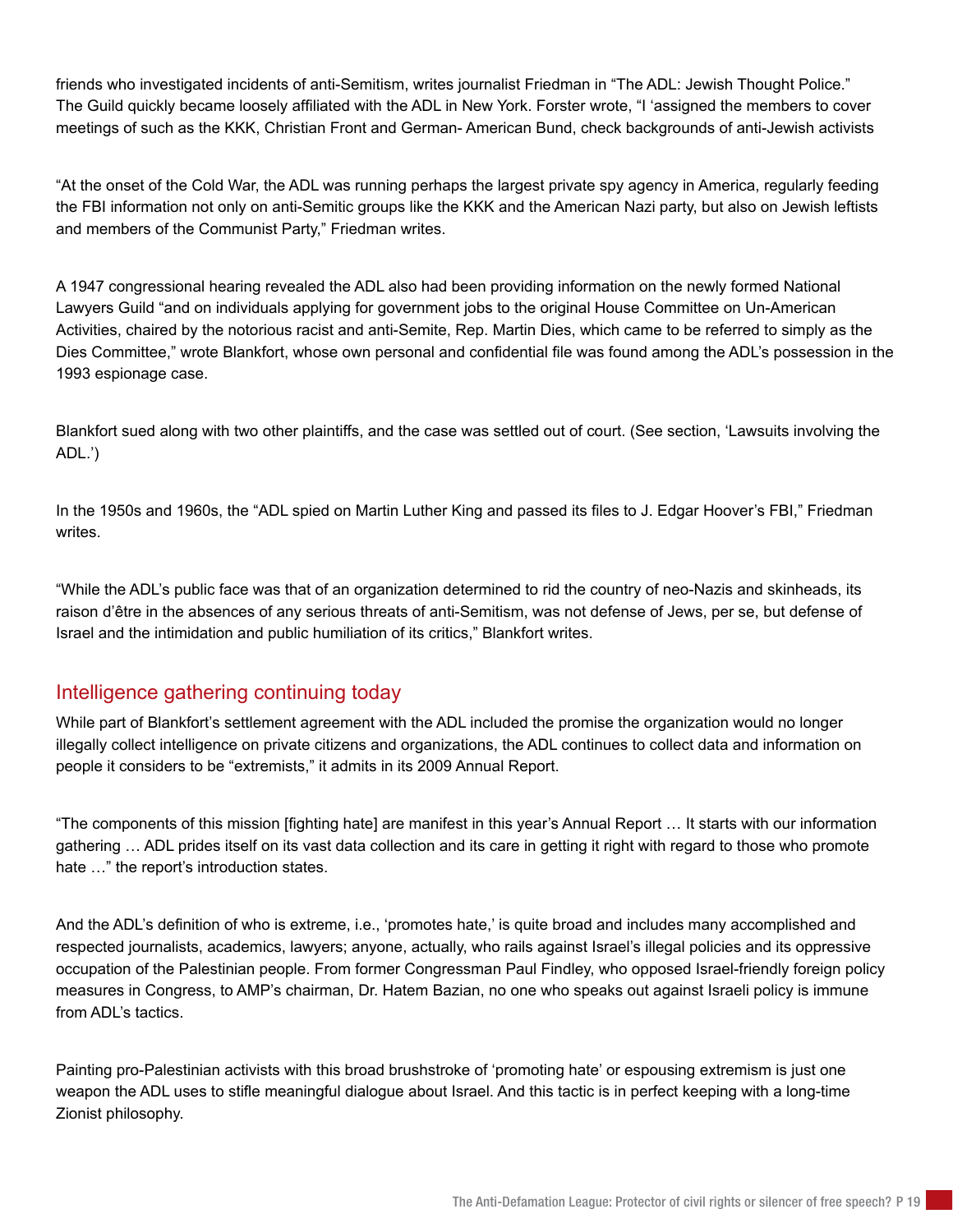Israeli Abba Eban of the Labor Party, writes, "'One of the chief tasks of any dialogue with the Gentile world is to prove that the distinction between anti-Semitism and anti-Zionism [generally understood as criticism of policies of the Israeli state] is not a distinction at all,'" according to Professor Noam Chomsky in his book, "Fateful Triangle: The United States, Israel and the Palestinians." (p.15).

This ideology of linking criticism of Zionism and Israel to anti-Semitism actually goes all the way back to Israel's first prime minister, David Ben Gurion, in his angry reaction to the British court's implication of Zionist leaders in arms-trafficking in 1943, Chomsky writes.

"'Henceforth, to be anti-Zionist was to be anti-Semitic,'" Ben Gurion is quoted as saying.

But Chomsky takes it one step further: "It is, however, primarily in the post-1967 period that the tactic has been honed to a high art, increasingly so, as the policies defended became less and less defensible." (p.16).

## Lawsuits involving the ADL

Criminal charges were never pursued against the ADL, any of its employees or board members in the 1993 domestic espionage case, although several civil lawsuits were filed.

According to court documents obtained by AMP, at least three major lawsuits were brought against the ADL and its agents Roy Bullock and Tom Gerard by individuals and organizations the ADL had spied upon. Participating were hundreds of plaintiffs, included the National Lawyer's Guild, Arab American Anti-Discrimination Committee, National Association of Arab Americans, the Bay Area Anti-Apartheid Network, International Jewish Peace Union, Palestine Solidarity Committee, the National Conference of Black Lawyers and the American Indian Movement.

And in the midst of the complicated suits with multiple litigants, counterclaims against the ADL were made by the county of Los Angeles. Similarly, the city of San Francisco filed a civil suit against the ADL, which was settled in 1994, according to an article in the Washington Report on Middle East Affairs.

Two of the three civil suits were settled in the 1990s with positive findings for the plaintiffs, according to published reports. One of these, a class action lawsuit with more than 800 plaintiffs, was settled in 1999.

The third suit lingered until 2002, mostly because of the ADL's legal wrangling, Blankfort said. For instance in one such move, five years into the lawsuit, the ADL convinced a judge the ADL was a "journalistic organization," and as such as the right to collect information on people and organizations.

In the end, however, activists Blankfort, Anne Poirer and Steve Zeltzer prevailed. They were the only three left of the 17 people who initially brought suit, Blankfort said. Represented pro bono by former Congressman Pete McCloskey, whose name also was included in the ADL's files, the trio settled for about \$178,000 and, unusual for these types of cases, were not bound by a 'no disclosure' clause.

For its part "The ADL said 'we didn't do it and we won't do it again,'" Blankfort said of the settlement. And in what Blankfort calls a public relations ploy to regain credibility, the ADL agreed set up several funds to fight hate crimes, school education and to improve relations among Jews, blacks and other minorities.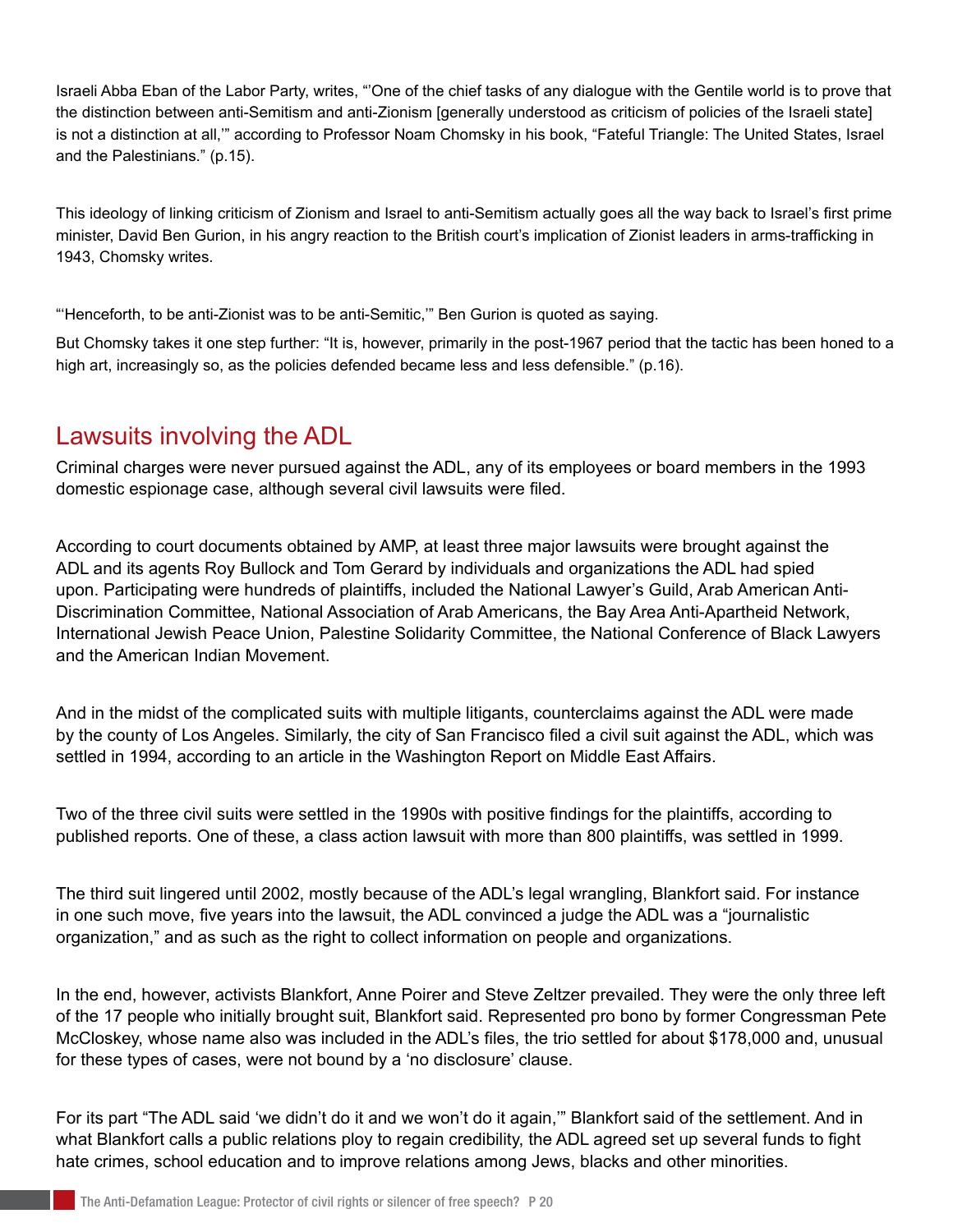#### Libel judgment against the ADL

Before the espionage case came to light, the ADL was embroiled in another damaging lawsuit brought by William and Dorothy Quigely, a Colorado couple whom the ADL publicly had labeled as "anti-Semites."

The couple sued the ADL and its Mountain States director Saul F. Rosenthal for defamation and libel, and, in April 2000, a Denver jury awarded the Quigleys \$10.5 million after agreeing Rosenthal had made more than 40 false and defamatory public statements against them, according to a Denver Post article.

The issue began with a dispute over dogs between neighbors – the Quigleys, who are Catholics, and Mitchell and Candace Aronson, who are Jewish. The Aronsons then electronically eavesdropped on the Quigleys' cordless telephone and took 100 hours' worth of tapes to Rosenthal, who said publicly, the couple was involved in "a vicious anti-Semitic campaign," that included plans to paint oven doors on the Aronson's garage door.

In March 2001, a federal judge upheld the verdict and judgment, and wrote that based upon its position as a "wellrespected civil rights organization, it is not unreasonable to infer that public charges of anti-Semitism by the ADL will be taken seriously and assumed by many to be true without question. In that respect, the ADL is in a unique position of being able to cause substantial harm to individuals when it lends its backing to allegations of anti-Semitism."

In the end, an appeals judge upheld the original verdict but reduced the award to \$9.75 million, according to the Associated Press.

Amicus briefs; acting as a 'movant'. It is true that in keeping with its mission of fighting anti-Semitism and for civil rights, the ADL has a stable of lawyers filing amicus briefs on a breadth of issues that usually pertain to protecting First Amendment rights.

Amicus curiae actually means 'friend of the court.' These briefs are filed by groups that are not parties to a particular dispute but nevertheless have a stake in its outcome, according to the ADL website. A quick perusal of the tens of court case documents viewed by AMP, the ADL – through its amicus briefs – supported First Amendment rights.

However, sometimes the ADL has acted in ways that contradict its primary mission of fighting bigotry. Such was the case when the organization filed amicus briefs against Affirmative Action in a 1970s case brought against the New York prison system, according to author Jonathan Kaufman in his book, "Broken Alliance: The Turbulent Times Between Blacks and Jews in America."

The ADL also inserted itself into a controversial 2001 case in Alabama, in which a lawyer sued state Supreme Court justice Roy S. Moore to remove from the court building's rotunda a monument bearing the Biblical Ten Commandments, according to court documents. In this case, the ADL acted as a "movant," which means they filed a brief asking the judge to side with the plaintiff, Stephen R. Glassroth.

In all, the ADL was listed as a defendant or as counter-defendant in 21 out of 41 cases initiated in federal district courts, according to the electronic court document systems, PACER. Some of the cases were frivolous, or were dismissed on technical grounds, such as a personal injury case where the complainant was representing herself. But many of the cases were closed by court order or documents such as the original complaint were not available electronically.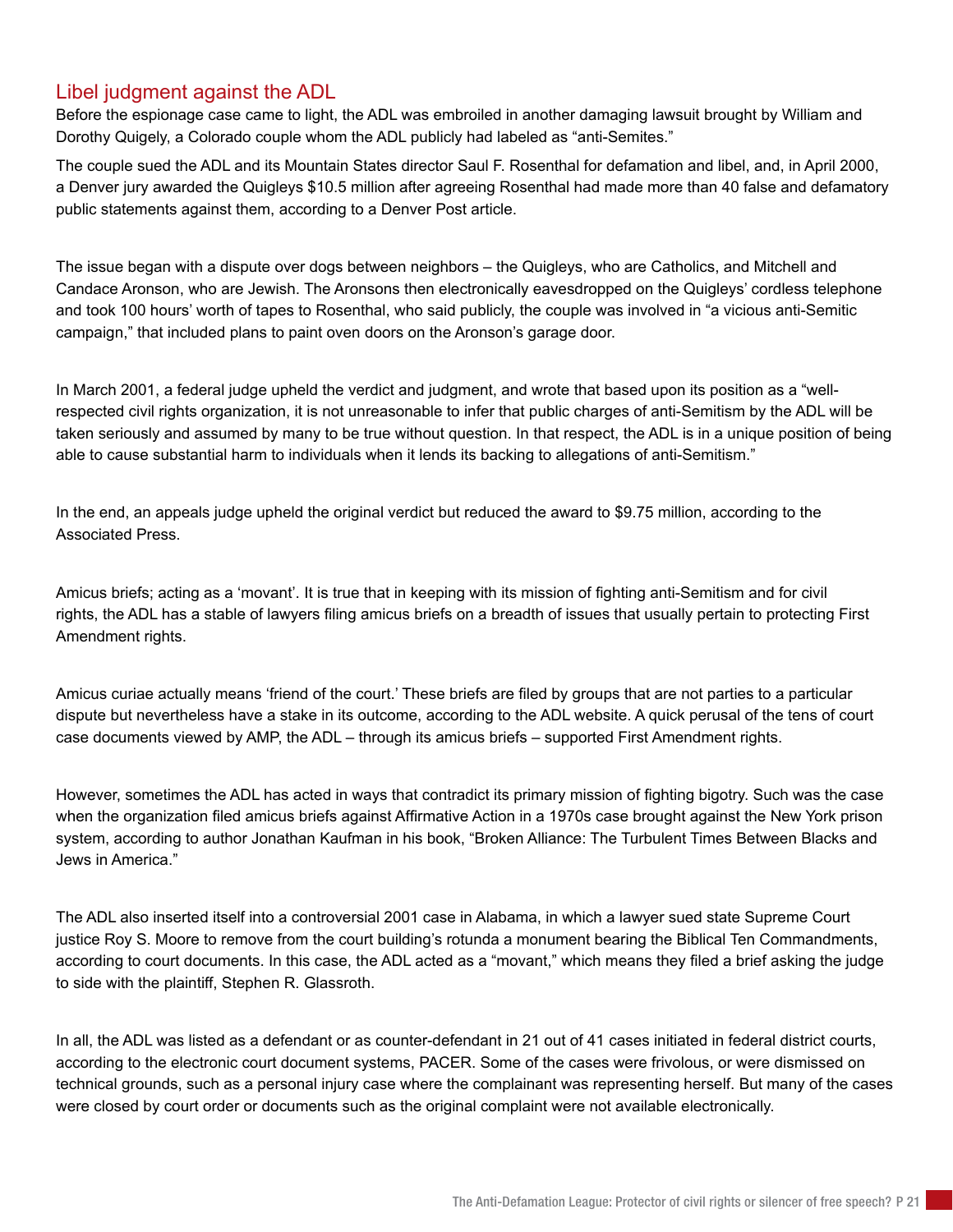# **Conclusion**

As awareness about the occupation of Palestine grows – especially the effective, global Boycott, Divestment and Sanctions movement – so, too, do the ADL's efforts to stop the transfer of this information to the American public.

Its greatest weapon is charging an individual, organization or institution as being anti-Semitic. As a federal judge wrote in his decision against the organization in a 2001 defamation case, "... the ADL is in a unique position of being able to cause substantial harm to individuals when it lends its backing to allegations of anti-Semitism."

Many have suffered because of this label, including Professor Norman Finkelstein and the late journalist Helen Thomas. The ADL has hurled this accusation as well as the insidious "anti-American" moniker against the American Muslims for Palestine as well. But, the charges aren't sticking because the American public has become thirsty for credible knowledge on the issue of Palestine and the Middle East conflict.

In keeping with its mission of education, AMP's booklets, brochures, fact sheets and other materials keep to high journalistic and ethical standards. AMP will continue to feed the public's thirst for credible knowledge on the topic of Palestine and the Middle East. AMP, along with other social justice organizations, will continue to present the truth. The more we educate ourselves on this issue, the more we continue to question Zionist tactics, the stronger the movement will become and the less power Zionist organizations will have on stifling the truth. After all, the truth is the voice that will break through the cushion of silence with which the ADL is trying to smother the pro-Palestinian peaceful resistance movement in the United States.

### Sources

#### **Articles**

"ADL local leader fired on Armenian issue," by Keith O'Brien, Boston Globe, Aug. 18, 2007.

"A 'lobby' professor asks: 'Can we talk?' by J.J. Goldberg, The Forward, Oct. 13, 2006.

"Couple win \$10.5 million in lawsuit," by Kevin Vaughn, Denver Rocky Mountain News, April 29, 2000.

"Does Abe Foxman have an anti-Semite problem?" by James Traub, New York Times magazine, Jan. 14, 2007.

"French embassy cancels NY book launch over author's Israel views," by Reuters, Ha'aretz, Oct. 10, 2006.

"Helen Thomas reveals her true colors again," by Abraham Foxman, Huffington Post, Dec. 8, 2010.

"It's now the ADL spy case," by Rachelle Marshall, Washington Report on Middle East Affairs, June 1993.

"Judge rules that libel judgment against ADL stands," by Askia Muhammad, Final Call, May 15, 2001.

"Libel award against Anti-Defamation League upheld," Associated Press, Denver Post, April 29, 2003.

"Spy case update: The Anti-Defamation League fights back," by Rachelle Marshall, Washington Report on Middle East Affairs, July/August 1993).

"The ADL and the 'Mosque and Ground Zero': Is this the end of the Anti-Defamation League," by Robert Dreyfuss, The Nation, Aug. 4, 2010.

"The ADL case is over, but the struggle continues," by Jeffrey Blankfort, Anne Poirier and Steve Zeltzer, Washington Report on Middle East Affairs, April 2002.

"The Anti-Defamation League's national director is crazy like a Foxman," by Lenni Brenner, 1993 and 1996

"The back-of-the-envelope history of the Anti-Defamation League," by Jeffrey Blankfort, Mondoweiss, July 31, 2010.

"The Defamation League," by Eric Alterman, The Nation, Jan. 28, 2009.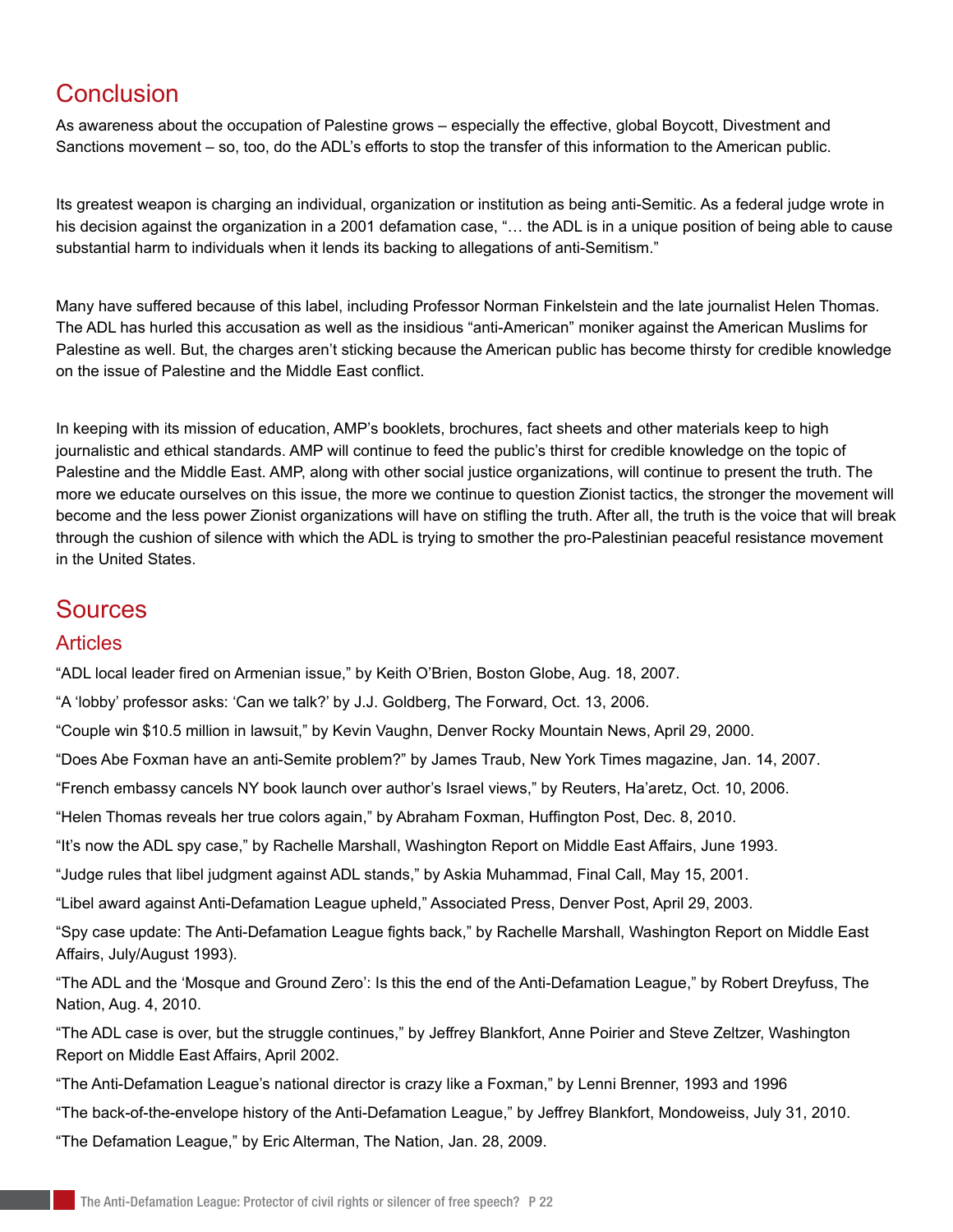"The enemies of free speech are everywhere," by Henry Porter, The Observer, Oct. 15, 2006.

"The Jewish Thought Police," Village Voice, July 27, 1993.

"The Mosque at Ground Zero," by Abraham Foxman, Huffington Post, Aug. 2, 2010.

"The war on academic freedom," by Kristine McNeil, Nov. 11, 2002.

"US colleges to receive warning letters on anti-Semitism," by Joanna Paraszczuk, the Jerusalem Post, Sept. 8, 2011.

"Were the spies 'journalists'? The ADL snoops, by Alexander Cockburn and Jeffrey St. Clair, CounterPunch, June 15, 1999.

What can we do about hate?, ADL annual report, 2009.

#### Books

Broken Alliance: The Turbulent Times between Blacks and Jews in America, by Jonathan Kaufman (Touchstone, New York, 1988).

Fateful Triangle: The United States, Israel and the Palestinians, by Noam Chomsky (South End Press, Cambridge, Mass., 1999).

The Israel Lobby and U.S. Foreign Policy, by John J. Mearsheimer and Stephen M. Walt (Farrar, Straus and Giroux, New York, 2007). Interviews David Sheen, journalist David Thomas, U.S. Department of Education Dr. Hatem Bazian, AMP Chairman Jeffrey Blankfort, journalist Yoav Shamir, filmmaker

#### **Miscellaneous**

Unfavorable Views of Jews and Muslims on the Increase in Europe, Pew Global Attitudes Project, Sept. 17, 2008. ADL 990 tax form, Internal Revenue Service www.adl.org; various ADL press releases Various court records obtained through PACER (public access to court electronic records) Video "ADL's Abe Foxman Exposed in Television Interview," video interview with David Sheen, October 2010. "Defamation," documentary, by Yoav Shamir, Israel, 2009.

© 2011, 2014 American Muslims for Palestine To download a PDF file of this booklet, go to: www.ampalestine.org